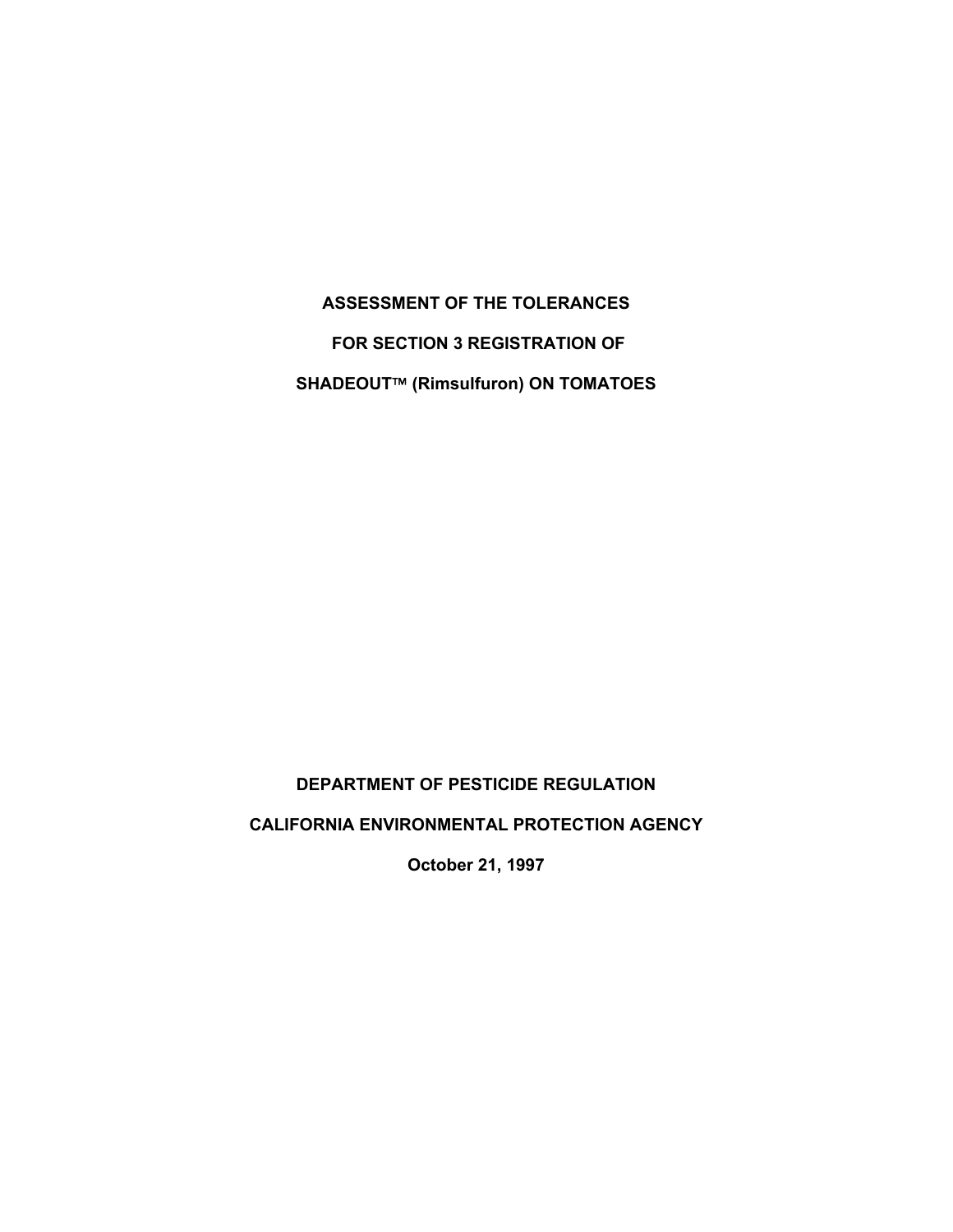### **EXECUTIVE SUMMARY**

A Section 3 registration is being reguested for Shadeout™ which contains the herbicide, rimsulfuron. This registration is for a new use of rimsulfuron to control weeds in tomato fields. The proposed tolerance for rimsulfuron on tomatoes is 0.1 ppm.

The critical acute No-Observed-Effect Level (NOEL) was 500 mg/kg/day based on a ruffled fur and transient weight losses in rats after a single exposure and death in pregnant rabbits after 9 days of exposure. The critical NOEL for evaluating chronic exposure was 1.6 mg/kg/day based on increased liver enzymes and testicular degeneration in dogs exposed to rimsulfuron in the diet for 1 year. There does not appear to be any increased pre- or postnatal sensitivity to rimsulfuron based on two developmental toxicity study and one reproductive toxicity study. Therefore, no additional uncertainty factor, as required under the FQPA, is recommended. There was no evidence of oncogenicity in long-term studies with either rats or mice exposed to rimsulfuron in their diet. No information was available for review regarding potential endocrine effects of rimsulfuron.

The dietary exposure analysis utilized U.S. EPA established tolerances for all currently registered and proposed uses on commodities. The 95th percentile and the average exposure for each population subgroup were used in acute and chronic (annual) analysis, respectively. Based on the rapid degradation of rimsulfuron and its metabolites in water and soil, it is unlikely they would leach to groundwater. Therefore, no residues of rimsulfuron are anticipated in drinking water. Currently, there are no registered residential uses of rimsulfuron. No occupational exposure from aerial application of Shadeout™ is expected since the label states not to apply by air. Workers applying rimsulfuron to tomatoes were considered to be potentially exposed during ground mixing/loading and application activities.

 A Margin of Exposure (MOE) of 100 is generally used as the benchmark for providing adequate protection of public health. This MOE takes into account the possibility that humans could be up to 10-fold more sensitive than the most sensitive test species on a dose per body weight basis and that the most sensitive human could be up to 10-fold more sensitive than an average person. The MOEs for potential acute and chronic dietary exposure were greater than 300,000 and 3,000, respectively. The highest potential chronic dietary exposure was approximately 3% of the U.S. EPA Reference Dose (RfD) for children 1-6 years old. The MOEs for potential acute and chronic occupational exposure were greater than 100,000 and 4,000, respectively. When dietary exposure was added to occupational exposure for workers, the MOEs for acute and chronic exposure were still greater than 90,000 and 3,000, respectively.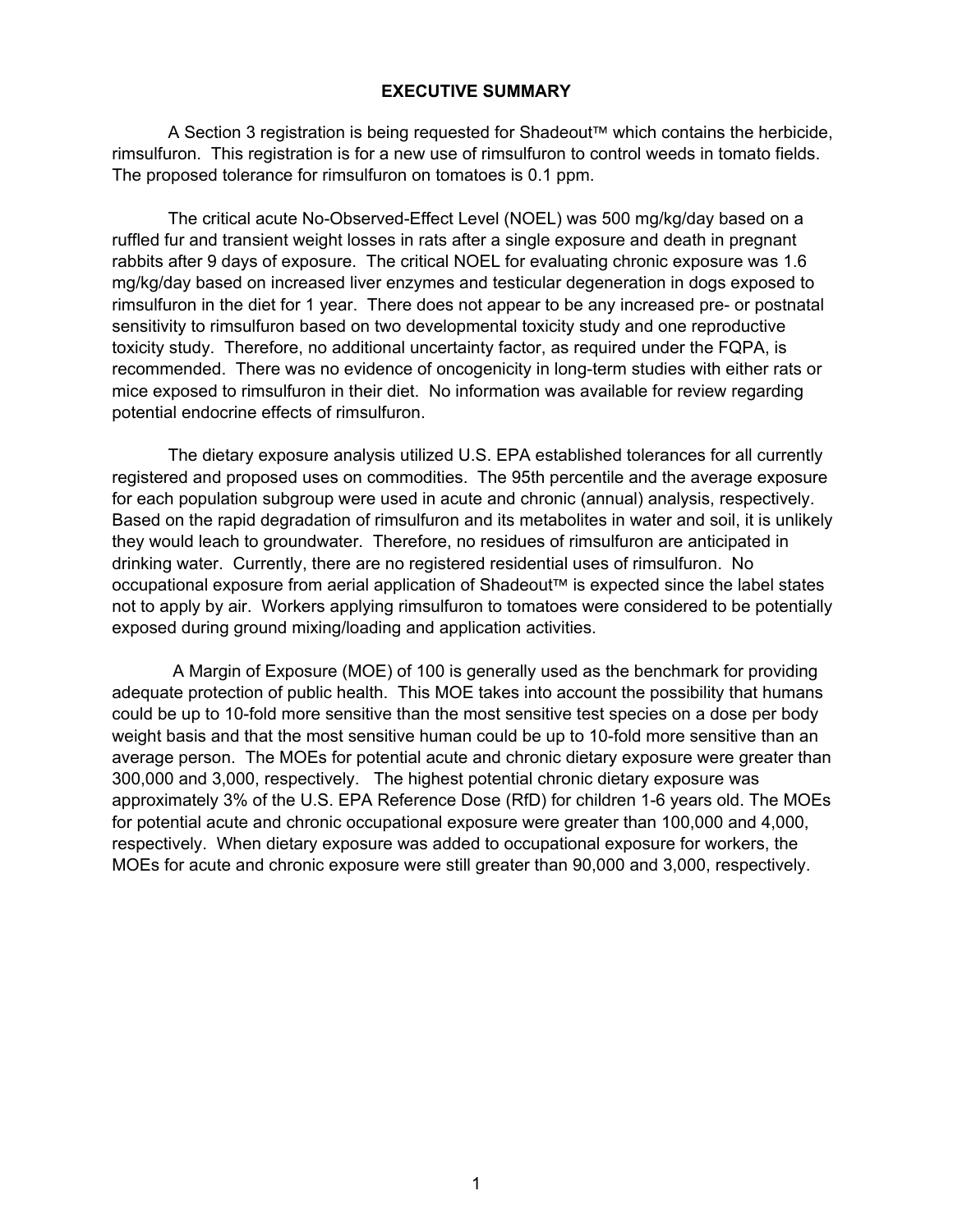# **I. INTRODUCTION**

### **A. Proposed Section 3 Use**

A Section 3 registration is requested for the new product,, which contains 25% rimsulfuron (N-((4,6-dimethyoxypyrimidin-2-yl)aminocarbonyl)-3-(ethylsulfonyl)-2 pyridinesulfonamide). Rimsulfuron is a sulfonylurea herbicide currently registered for use to control broadleaf weeds and grasses. The proposed new use is on tomatoes. The registrant is E.I. du Pont de Nemours and Company. Shadeout™ should only be applied by ground and mixed with enough water to deliver 10 to 40 gallons of total spray per acre. The total application of Shadeout<sup> $M$ </sup> should not exceed 4 oz. product per acre per year (1 oz. rimsulfuron/acre/year). No more than 2 oz. product per acre should be applied preemergence or postemergence to a crop during the same growing season. The preharvest interval for tomatoes treated with Shadeout<sup>™</sup> is 45 days.

# **B. Registration Status**

There is currently only one other product containing rimsulfuron that is registered for use in California, Matrix. The concentration of rimsulfuron in this product is also 25%. The registrant for Matrix is also E.I. du Pont de Nemours and Company. Matrix is approved for use in California on potatoes. There is also a U.S.EPA tolerance for rimsulfuron on field corn. The tolerances for tomatoes, potatoes, and field corn were all used in dietary exposure assessment for rimsulfuron.

### **C. Scope**

The Food Quality Protection Act of 1996 (FQPA) requires that a tolerance with an expiration date or an exemption from tolerance be established for the emergency use of a pesticide. The implementation of the FQPA is still in its early stages. USEPA is currently addressing some crucial issues specified by the FQPA. Because of the urgency to use this product on tomatoes, DPR has conducted a limited risk assessment which addresses the potential aggregate exposure of the general public to rimsulfuron through the diet, drinking water, and any residential use. This assessment addressed the potential health effects from dietary and occupational exposure to rimsulfuron from its proposed use on tomatoes. Since this is a Section 3 registration request, this assessment addressed both acute and chronic (annual) exposures.

# **II. HAZARD IDENTIFICATION**

The identification of the potential human health hazard is based on the toxicological studies submitted for the registration of rimsulfuron.

### **A. Pharmacokinetics**

When rats were administered 25 or 250 mg/kg of radiolabeled rimsulfuron by oral gavage, 60-70% and 20-30% of the radioactivity was excreted in the urine and feces, respectively (Hawkins, 1989). Most of the radioactivity was excreted within 48 hours. Dosing regimens in which the animals were predosed for 14 days or received a 10 times greater dose did not significantly change the excretion profile. Since rimsulfuron was not administered intravenously for comparison, the oral absorption was assumed to be 60% based on the lowest percentage excreted in the urine. Metabolism of the parent compound included deamidation, demethylation of the one of the oxymethyl groups on the pyrimidine ring and hydroxylation of the pyridine or pyrimidine rings. No data was available regarding dermal absorption; therefore, the dermal absorption was assumed to be 100%.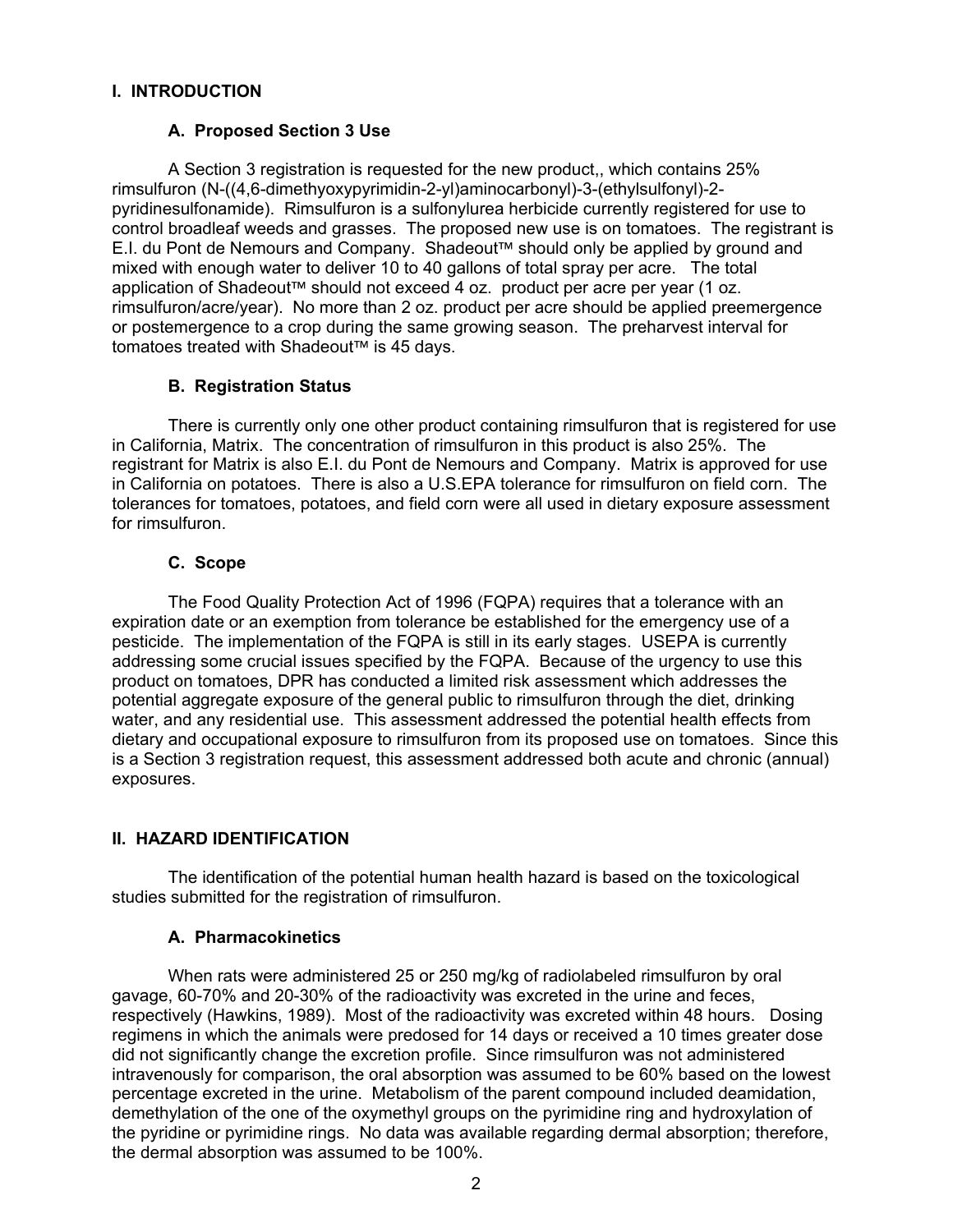### **B . Acute Toxicity**

A no-observed-effect level (NOEL) was not clearly established in any of the available toxicity studies for rimsulfuron. A limit test was conducted in which 5 rats/sex were administered rimsulfuron by oral gavage at 5000 mg/kg (Server, 1988). No deaths were observed and the only other possible adverse effects noted were ruffled fur the day after dosing and transient weight losses (~5% of previous days weight). A NOEL of 500 mg/kg could be estimated by dividing the lowest-observed-effect level (LOEL) by 10.

In a rat developmental toxicity study, a maternal NOEL of 2000 mg/kg/day was established based on reduced weight gain and food consumption at 6000 mg/kg/day during the exposure period (gestation days 7-16) (Alvarez, 1989a). All 25 rats at 6000 mg/kg/day also had tan feces which is probably due to unabsorbed test material in the feces. No developmental effects were seen. The reduced food consumption was first observed between gestation days 9 and 11. The reduced body weight gain was observed during gestation days 11 and 13. Although these effects are probably not due to a single exposure, the maternal NOEL was assumed to also be the acute NOEL.

In a rabbit developmental toxicity study, a maternal NOEL of 170 mg/kg/day was established based on one death on gestation day 25 at 500 mg/kg/day (Alvarez, 1989b). Rabbits were exposed to rimsulfuron on days 7-19 of gestation. Abortions and weakness were also seen at 500 mg/kg/day in two animals each, but not until after the exposure period. The only effects observed during exposure were decreased food consumption (days 13-16) and orange-stained cageboards. The orange-stained cageboards are probably due to excretion of the test article and/or metabolites since they were only observed during the exposure period. At 1500 mg/kg/day, 5 deaths, weakness and orange-stained cageboards were observed during exposure. Ten deaths and 3 abortions occurred after the end of the exposure period. Weakness and no or small feces were often seen a day or two before the deaths. All the animals that died, except one, had mucosal hemorrhages in the stomach. No adverse developmental effects were observed in this study with the possible exception of abortions. These occurred at 500 and 1500 mg/kg/day after exposure ended and may be related to maternal toxicity. Furthermore, there was no indication of fetotoxicity based on the lack of significant differences in the pre- and post-implantations losses and stillbirths. The one death and 2 abortions at 500 mg/kg/day should probably not be considered acute effects due to their late occurrence in the study. However, some deaths at 1500 mg/kg/day occurred earlier (gestation day 16 or exposure day 9) and, theoretically, could be the result of a single exposure. Therefore, the acute NOEL for this study was estimated to be 500 mg/kg based on the mortalities at 1500 mg/kg/day.

A critical NOEL of 500 mg/kg was selected for evaluating the potential health effects from acute exposure to rimsulfuron based on ruffled fur and transient weight losses in rats after a single exposure at 5000 mg/kg and deaths in pregnant rabbits after at least 9 days of exposure at 1500 mg/kg/day. The critical NOEL was adjusted for oral absorption (60%) when evaluating occupational exposure since occupational exposure was expressed as absorbed dosages. After correcting for absorption, the adjusted acute NOEL was 300 mg/kg. The unadjusted acute NOEL was used for evaluating dietary exposure because the oral absorption was assumed to be the same for laboratory animals and humans.

# **B. Chronic Toxicity**

Numerous effects were observed in dogs administered rimsulfuron in the diet at 2500 ppm (M:81.8 mg/kg/day; F:86.5 mg/kg/day) and 10,000 ppm (M:342.4 mg/kg/day;F:358.5 mg/kg/day) for 1-year (Atkinson, 1991). Corneal opacity was observed at 10,000 ppm. The cholesterol and alkaline phosphatase values were significantly elevated in serum at 2500 and 10,000 ppm suggesting hepatotoxicity. An increase in urine volume and decrease in urine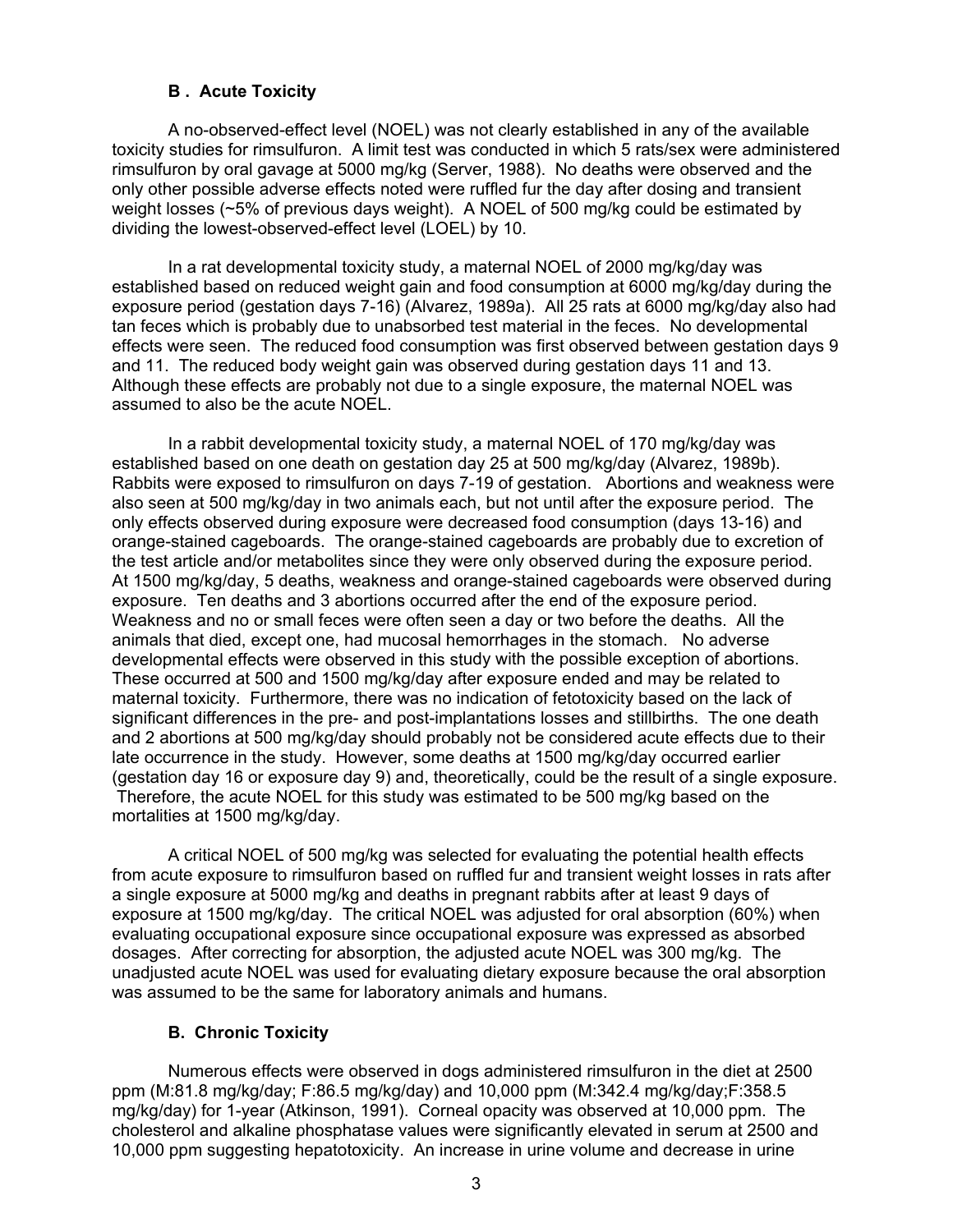osmolality and specific gravity were observed at 2500 ppm, but the differences were only statistically significant in the males at 10,000 ppm. The liver and kidney weights were also elevated at 2500 and 10,000 ppm. With microscopic examination, testicular degeneration characterized by a reduction in the diameter of seminiferous tubules and a reduction in the number or lack of germ cells was seen at 2500 and 10,000 ppm. Spermatid giant cells were also observed in the epididymis at 2500 and 10,000 ppm. In addition, tracheal hyperplasia and/or subacute inflammation were observed at 2500 and 10,000 ppm. This study was acceptable based on FIFRA guidelines. A critical NOEL of 50 ppm (M&F:1.6 mg/kg/day) was selected for evaluating the potential health effects from chronic exposure to rimsulfuron. As with the acute NOEL, the chronic NOEL was adjusted to 0.96 mg/kg/day for evaluating occupational exposure based on oral absorption (60%). The unadjusted chronic NOEL was used for evaluating dietary exposure because the oral absorption was assumed to be the same in laboratory animals and humans. U.S. EPA used the same study and NOEL with a standard uncertainty factor of 100 to derive an RfD of 0.016 mg/kg/day for rimsulfuron (U.S. EPA, 1997).

### **C. Pre- and Post-natal Sensitivity**

Developmental toxicity studies in rats and rabbits and reproductive toxicity studies in rats were considered in assessing the potential for higher sensitivity in infants and children than adults. Both developmental toxicity studies and the one reproductive toxicity study were found acceptable to DPR based on the FIFRA guidelines. As discussed under the Acute Toxicity Section, the only possible adverse developmental effect was abortions which were observed in the rabbit developmental toxicity study at 500 and 1500 mg/kg/day (Alvarez, 1989b). Maternal deaths were also observed at 500 and 1500 mg/kg/day. It was unclear if these abortions were due to maternal toxicity or direct fetotoxicity. No significant differences in pre- and postimplantation losses were seen, suggesting that the abortions are probably due to maternal toxicity. Consequently, DPR identified the developmental NOEL as equal to or greater than 1500 mg/kg/day. In the Federal Register notice regarding rimsulfuron tolerances for field corn and potatoes (U.S. EPA, 1994a), U.S. EPA identified the developmental NOEL as 500 mg/kg/day since there were only 2 viable pups at 1500 mg/kg. Without more detailed information, the assumption was made that U.S. EPA considered the number of viable pups at 1500 mg/kg to be insufficient to determine a developmental NOEL. There was no comment in the Federal Register notice regarding the significance of the abortions. Regardless of which NOEL is selected for the developmental NOEL for this study, no possible adverse developmental effects were observed at dose levels below those which caused maternal toxicity (i.e., 500 mg/kg/day).

In the rat developmental toxicity study, a NOEL of 2000 mg/kg/day for maternal toxicity was lower than the NOEL of 6000 mg/kg/day (the highest dose tested) for developmental effects (Alvarez, 1989a). Maternal toxicity in rats included reduced weight gain and food consumption and altered fecal color. Based on these two studies, there does not appear to be any increased prenatal sensitivity to rimsulfuron.

In a reproductive study with rats, the postnatal NOEL was 3000 ppm (204 mg/kg/day) based on reduced pup weight gain (Mullin, 1990). DPR identified a maternal NOEL for adult rats for this study at 15,000 ppm (1,021 mg/kg/day), the highest dose tested. At the time of this study review, no paternal NOEL was established. However, based on significantly reduced body weights in the  $F_1$  males, a paternal NOEL could be established at 3000 ppm (204) mg/kg/day). U.S. EPA identified a NOEL of 165 to 264 for both the reproductive and systemic effects for this study. The reproductive NOEL was based on a significant increase in small body size and a decrease in body weights of pups. The systemic NOEL was based on decreased body weights in F<sub>1</sub> males, decreased body weight gains in F<sub>0</sub> males and F<sub>0</sub> and F<sub>1</sub> females, and decreased food consumption in  $F_1$  males. Both agencies agree in their evaluations in that body weight reductions in pups were seen at the same dose levels as the body weight reductions in adults, indicating there is no increased postnatal sensitivity to rimsulfuron. Therefore, an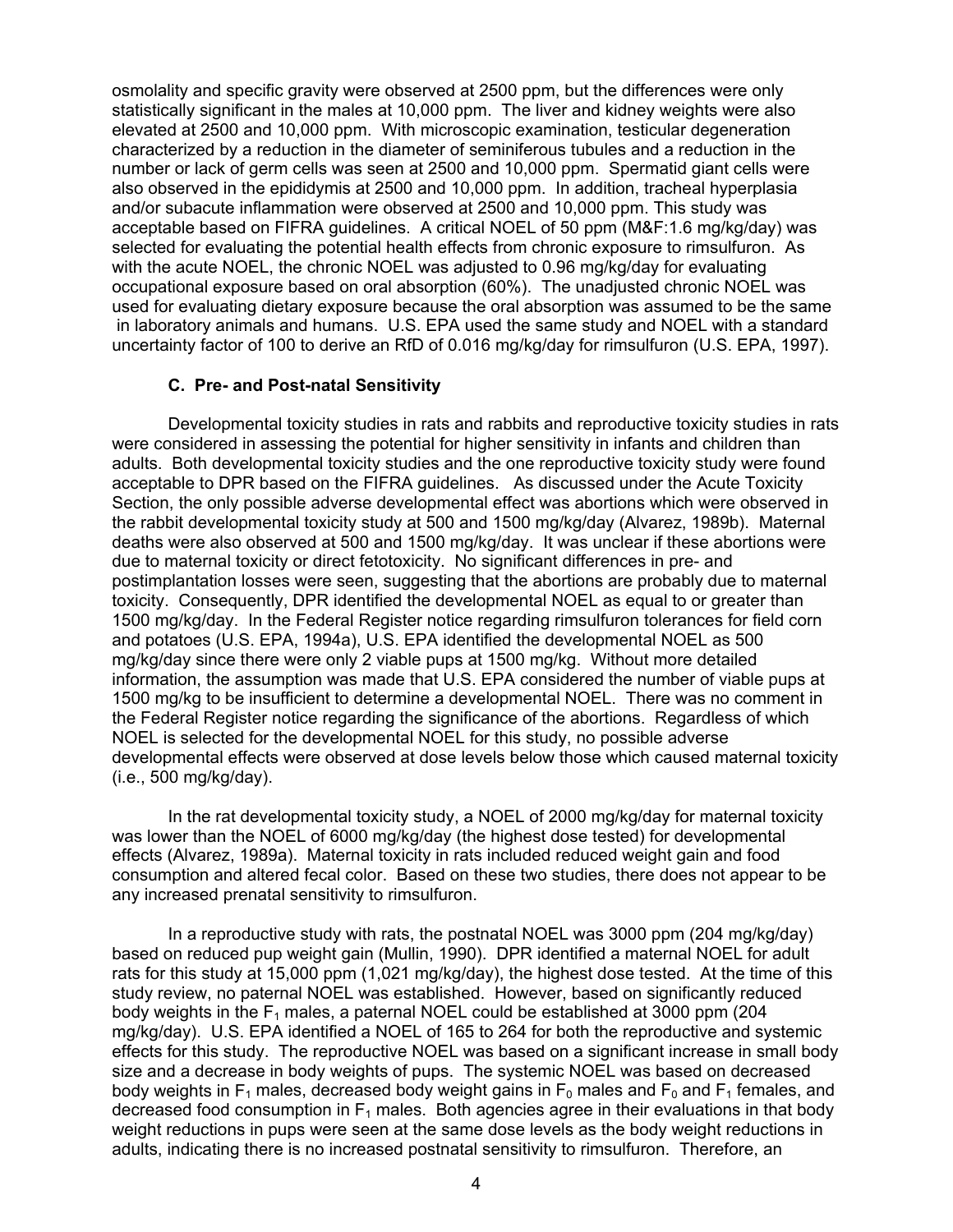additional safety factor for infants and children is not recommended in accordance with the FQPA.

# **D. Genotoxicity/Carcinogenicity**

No evidence of genetic toxicity was found in any of the available tests for rimsulfuron (DPR, 1993). There was also no evidence of oncogenicity in the long-term studies conducted in rats and mice for rimsulfuron. According to the U.S. EPA Office of Pesticide Programs Reference Dose Tracking Report (U.S. EPA, 1997), rimsulfuron is classified as a Category E carcinogen (evidence of non-carcinogenicity for humans).

### **E. Endocrine Effects**

No information was available for review regarding potential endocrine effects of rimsulfuron.

# **III. EXPOSURE ASSESSMENT**

### **A. Dietary Exposure**

Tolerances have been established (CFR, 1996) for rimsulfuron (N-((4,6 dimethyoxypyrimidin-2-yl)aminocarbonyl)-3-(ehtylsulfonyl)-2-pyridinesulfonamide) in or on field corn and potatoes at 0.1 ppm. The proposed tolerance for tomatoes is also 0.1 ppm.

Studies submitted regarding plant metabolism, analytical methods, and magnitude of residues for rimsulfuron in tomatoes were evaluated by DPR (Appendix A). No quantifiable residues were found (LOQ=0.05 ppm) in any of the samples including those treated at 5 times the maximum label application rate. Samples were collected 45 days after the final application to row-crop tomatoes and immediately after the final application to staked tomatoes.

No meat, milk or egg tolerances were proposed by the registrant because 1) no residues were found in the plant metabolism and magnitude of residue studies, 2) residues were minimal in animals when fed at exaggerated rates, and 3) tomatoes and its processed commodities are not fed to livestock. However, tomato pomace is fed to cattle in California (Appendix B). According to U.S. EPA's Pesticide Assessment Guidelines, Subdivision O (Residue Chemistry), tomato pomace may be fed to cattle up to 30% (U.S. EPA, 1994b). Regardless, in granting the tolerances for rimsulfuron on field corn and potatoes, U.S. EPA determined there is no reasonable expectation for residues in meat, milk, poultry or eggs (U.S. EPA, 1994a).

### Acute Exposures

The results of the dietary exposure assessment are summarized in Table 1. Two sets of analysis are presented: the anticipated residues levels theoretical maximum residue concentration (TMRC) based on the tolerances for all commodities (currently registered and this proposed Section 3) and the TMRC for proposed Section 3 use on tomatoes only. The exposures were analyzed for 20 population subgroups based on U.S. geographic locations, ethnic origins, age and/or physiological status. Table 1 includes only the results for population subgroups of specific concern (e.g., children, women of child-bearing age) and those that exceeded the U.S. population exposure by 10% from either set of analysis. The dietary exposure assessment was conducted using TAS® software (TAS, 1996a&b) and the 3-year (1989-90, 1990-91, 1991-92) consumption data from the USDA Continuing Survey of Food Intakes by Individuals (CSFII) (USDA, 1989-91). Children 1-6 years old had the highest acute exposure based on the 95th percentile of the exposure distribution for consumption of tomatoes alone (0.855  $\mu$ g/kg/day) or in combination with field corn and potatoes(1.334  $\mu$ g/kg/day).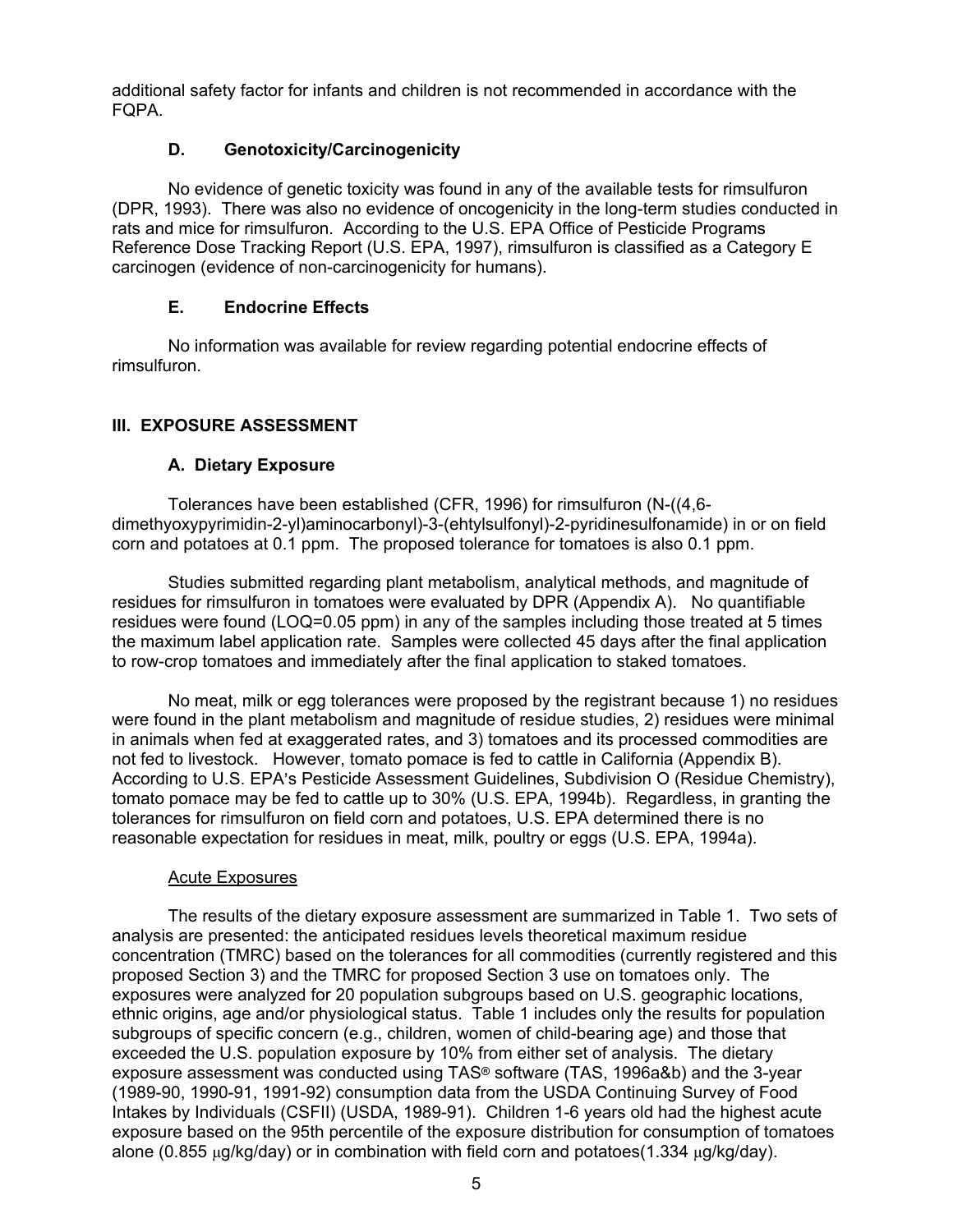|                             | <b>Current and Proposed Uses</b>                                                             |             | <b>Proposed Use on Tomatoes</b><br>Only                |                                    |  |
|-----------------------------|----------------------------------------------------------------------------------------------|-------------|--------------------------------------------------------|------------------------------------|--|
| <b>Population Subgroup</b>  | <b>Acute Dietary</b><br><b>Acute</b><br><b>Dietary MOE</b><br><b>Exposure</b><br>(µg/kg/day) |             | <b>Acute Dietary</b><br><b>Exposure</b><br>(µg/kg/day) | <b>Acute</b><br><b>Dietary MOE</b> |  |
| U.S. Population (all)       | 0.748                                                                                        | 670,000     | 0.479                                                  | > 1,000,000                        |  |
| <b>Hispanics</b>            | 0.822                                                                                        | 590,000     | 0.602                                                  | 830,000                            |  |
| <b>Non-Hispanics Blacks</b> | 0.846                                                                                        | 590,000     | 0.523                                                  | 960,000                            |  |
| Infants, nursing            | 1.049                                                                                        | 480,000     | 0.817                                                  | 610,000                            |  |
| Infants, non-nursing        | 1.054                                                                                        | 470,000     | 0.653                                                  | 770,000                            |  |
| Children 1-6 yrs            | 1.334                                                                                        | 370,000     | 0.855                                                  | 580,000                            |  |
| Children 7-12 yrs           | 1.035                                                                                        | 480,000     | 0.623                                                  | 800,000                            |  |
| Females, 13+, pregnant      | 0.485                                                                                        | > 1,000,000 | 0.386                                                  | > 1,000,000                        |  |
| Females, 13+, nursing       | 0.573                                                                                        | 870,000     | 0.378                                                  | > 1,000,000                        |  |
| Females 13-50 yrs           | 0.556                                                                                        | 900,000     | 0.398                                                  | > 1,000,000                        |  |
| Males, 13-19 yrs            | 0.839                                                                                        | 740,000     | 0.417                                                  | > 1,000,000                        |  |
| Seniors, 55+                | 0.477                                                                                        | > 1,000,000 | 0.343                                                  | > 1,000,000                        |  |
| Males/Females \$16<br>yrs   | 0.558                                                                                        | 900,000     | 0.384                                                  | > 1,000,000                        |  |

# **Table 1. Rimsulfuron Acute Dietary Exposure and the Corresponding Margin of**  Exposure (MOE)<sup>a</sup>.

Residue set at the tolerance level (0.1 ppm) I for all commodities. The exposure represents the 95th percentile of the exposure distribution based on consumption. The margin of exposure (MOE) is the ratio of the NOEL over the exposure. The NOEL was 500 mg/kg/day based on ruffled fur and transient weight losses in rats after a single dose and death in pregnant rabbits exposed for 9 days.

The risk for human health effects is expressed as a margin of exposure (MOE). The MOE is the ratio of the NOEL from the experimental animal studies to the estimated human exposure dosage. The MOEs for acute dietary exposure are also summarized in Table 1. The acute MOEs are all greater than 300,000. Children 1-6 years old had the lowest MOE, 370,000, when exposure to residues on tomatoes, potatoes and field corn were combined.

### Chronic Exposures

The long-term exposures were estimated based on tolerance levels for all commodities (current and proposed). Table 2 includes only the results for subgroups of specific concern (e.g., children, women of child-bearing age) and those exceeding the U.S. population exposure by 10%. Children 1-6 years old had the highest chronic dietary exposures from use of rimsulfuron on tomatoes, tomatoes, and field corn.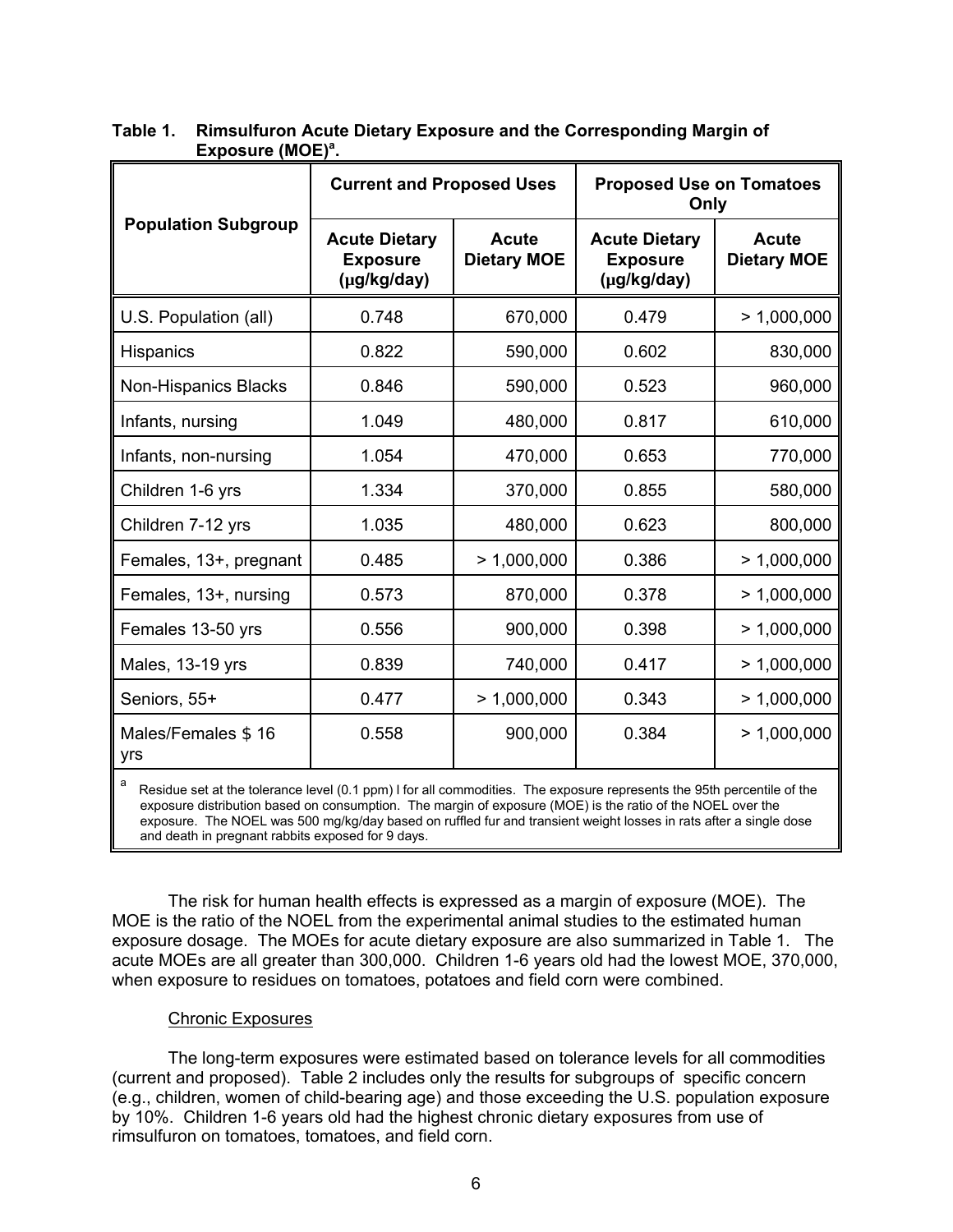| <b>Population Subgroups</b> | <b>Chronic Dietary</b><br><b>Exposure</b> <sup>a</sup><br>(µg/kg/day) | <b>Chronic</b><br>Dietary MOE <sup>b</sup> | % U.S. EPA RfD <sup>c</sup> |  |
|-----------------------------|-----------------------------------------------------------------------|--------------------------------------------|-----------------------------|--|
| U.S. Population             | 0.264                                                                 | 6,055                                      | 1.7%                        |  |
| Infants, nursing            | 0.095                                                                 | 16,921                                     | 0.6%                        |  |
| Infants, non-nursing        | 0.262                                                                 | 6,115                                      | 1.6%                        |  |
| Children 1-6 yrs            | 0.518                                                                 | 3,088                                      | 3.2%                        |  |
| Children 7-12 yrs           | 0.420                                                                 | 3,813                                      | 2.6%                        |  |
| Females, 13+, nursing       | 0.192                                                                 | 8,341                                      | 1.2%                        |  |
| Females, 13+, pregnant      | 0.227                                                                 | 7,036                                      | 1.4%                        |  |
| Males, 13-19 yrs            | 0.320                                                                 | 5,002                                      | 2.0%                        |  |
| Males/Females \$16 yrs      | 0.186                                                                 | 8,619                                      | 1.2%                        |  |

**Table 2. Rimsulfuron Chronic Dietary Exposure and the Corresponding Margin of Exposure (MOE) and Percentage of the USEPA RfD** 

The anticipated residue levels were estimated based on the tolerances for field corn, potatoes, and tomatoes.

The MOE is the ratio of the NOEL over the exposure. The NOEL was 1.6 mg/kg/day based on liver enzyme changes and testicular degeneration in dogs.

<sup>c</sup> The U.S. EPA RfD of 0.016 µg/kg/day was established from the NOEL of 1.6 mg/kg/day (increased liver and kidney weights and increased incidence of seminiferous tubule degeneration in dogs) and an uncertainty factor of 100.

The risk for chronic dietary exposures is presented in Table 2, both in terms of MOE and the percentage of U.S. EPA RfD. The MOE was calculated using the NOEL of 1.6 mg/kg/day established by DPR based on liver enzyme changes and testicular degeneration in dogs. The U.S. EPA established the RfD of 0.016 mg/kg/day using the NOEL of 1.6 mg/kg/day based on increased liver and kidney weights and seminiferous tubule degeneration in dogs and applying an uncertainty factor of 100. Children 1-6 years old had the lowest MOE of 3,088 based on the DPR NOEL which represented 3.2% of the U.S. EPA RfD.

# **B. Aggregate Exposure**

# **1. Drinking Water**

The environmental fate data available for rimsulfuron has been reviewed previously (Appendices B and C). Although rimsulfuron and its environmental degradates, IN-70941 and IN-70942, are moderately mobile in soil, they degrade rapidly in both water and soil. Therefore, it is unlikely that they would leach to groundwater. The major pathways for dissipation of rimsulfuron appear to be hydrolysis and microbial metabolism.

# **2. Residential Exposure**

Rimsulfuron is not currently registered for use on any residential non-food sites.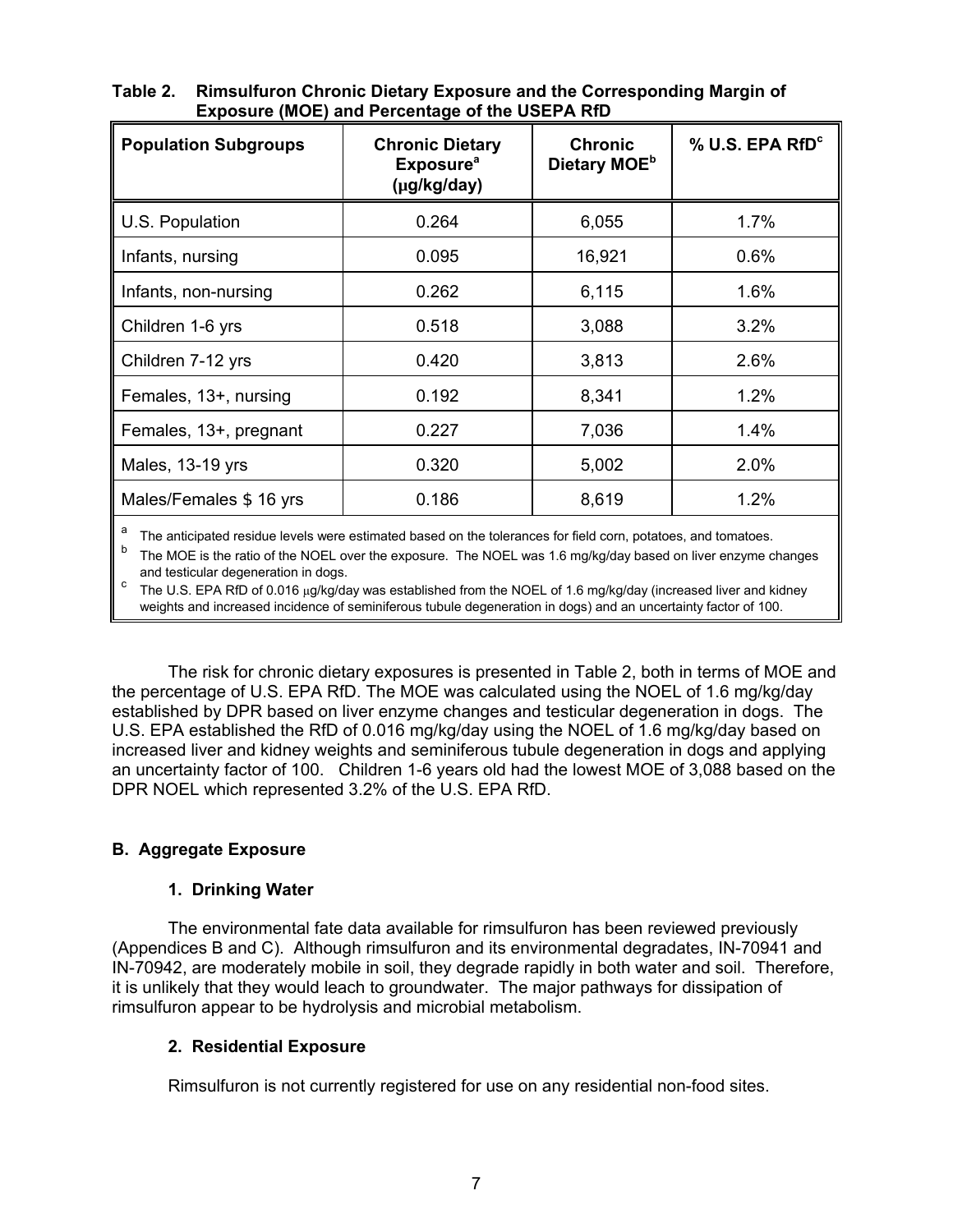# **3. Occupational Exposure**

Acute data for this formulation were provided to DPR. Based on the toxicity category, the proposed work clothing and personal protective equipment (PPE) appearing on the label are in compliance with the Worker Protection Standard (WPS). Acute data for the technical material are available. The proposed restricted entry interval (REI) of 4 hours appearing on the label is in compliance with the WPS. Information on assumptions used for estimation of potential exposure from occupational use is listed in Table 3.

| <b>PARAMETER</b>                                                                                                                                            | <b>ASSUMPTION</b>                                                                                                            |  |  |  |  |
|-------------------------------------------------------------------------------------------------------------------------------------------------------------|------------------------------------------------------------------------------------------------------------------------------|--|--|--|--|
| <b>Pesticide Handlers Exposure</b><br>Database (PHED), Version 1.1,<br>Unit of Exposure From Best<br>Available Surrogate Exposure<br>Table (BASET, 4/10/96) | Mixer/Loader, dry flowable, open system:<br>Dermal = $66.2 \mu g/lb$ ai handled<br>Inhalation =: $0.77 \mu g$ /lb ai handled |  |  |  |  |
| Only ground applications allowed                                                                                                                            | Applicator, ground, ground boom, open cab:<br>Dermal = $14.0 \mu g/lb$ ai applied<br>Inhalation = $0.7 \mu g/lb$ ai applied  |  |  |  |  |
| Work Clothing and PPE                                                                                                                                       | long plants, long-sleeve shirt, socks, shoes, waterproof<br>gloves                                                           |  |  |  |  |
| <b>Percent Absorption</b>                                                                                                                                   | Dermal: 100 %<br>Inhalation: 100 %                                                                                           |  |  |  |  |
| <b>Application Type</b>                                                                                                                                     | ground boom                                                                                                                  |  |  |  |  |
| Minimum Finish Spray                                                                                                                                        | Ground: 10-40 gal/A                                                                                                          |  |  |  |  |
| <b>Maximum Application Rate</b>                                                                                                                             | 0.031 lb ai/A                                                                                                                |  |  |  |  |
| <b>Maximum Applications Per Year</b>                                                                                                                        | $\overline{2}$                                                                                                               |  |  |  |  |
| Acres Treated/Day (Y. NG, BEAD)                                                                                                                             | Ground: 100 acres                                                                                                            |  |  |  |  |
| Average Farm Size (1992 Ag<br>Census)                                                                                                                       | Based on US Data 500 acres                                                                                                   |  |  |  |  |
| Worker Weight                                                                                                                                               | 70 kg                                                                                                                        |  |  |  |  |
| Number of Farms Treated by PCO<br>(Pest Control Operator)                                                                                                   | Ground: 10 %<br>Air: Not applicable                                                                                          |  |  |  |  |

**Table 3. Occupational Exposure Assumptions for Rimsulfuron Use on Tomatoes** 

Exposure estimates were only calculated for workers involved in ground application since the label states not to apply Shadeout™ by air. The potential acute occupational exposure (Absorbed Daily Dose) for rimsulfuron use on tomatoes was 0.66 µg/kg/day for ground applicators and 2.99 µg/kg/day for ground mixer/loaders (Table 4). The potential chronic occupational exposures (Annual Average Daily Dose) were 0.05 µg/kg/day for ground applicators and 0.21 µg/kg/day for ground mixer/loaders.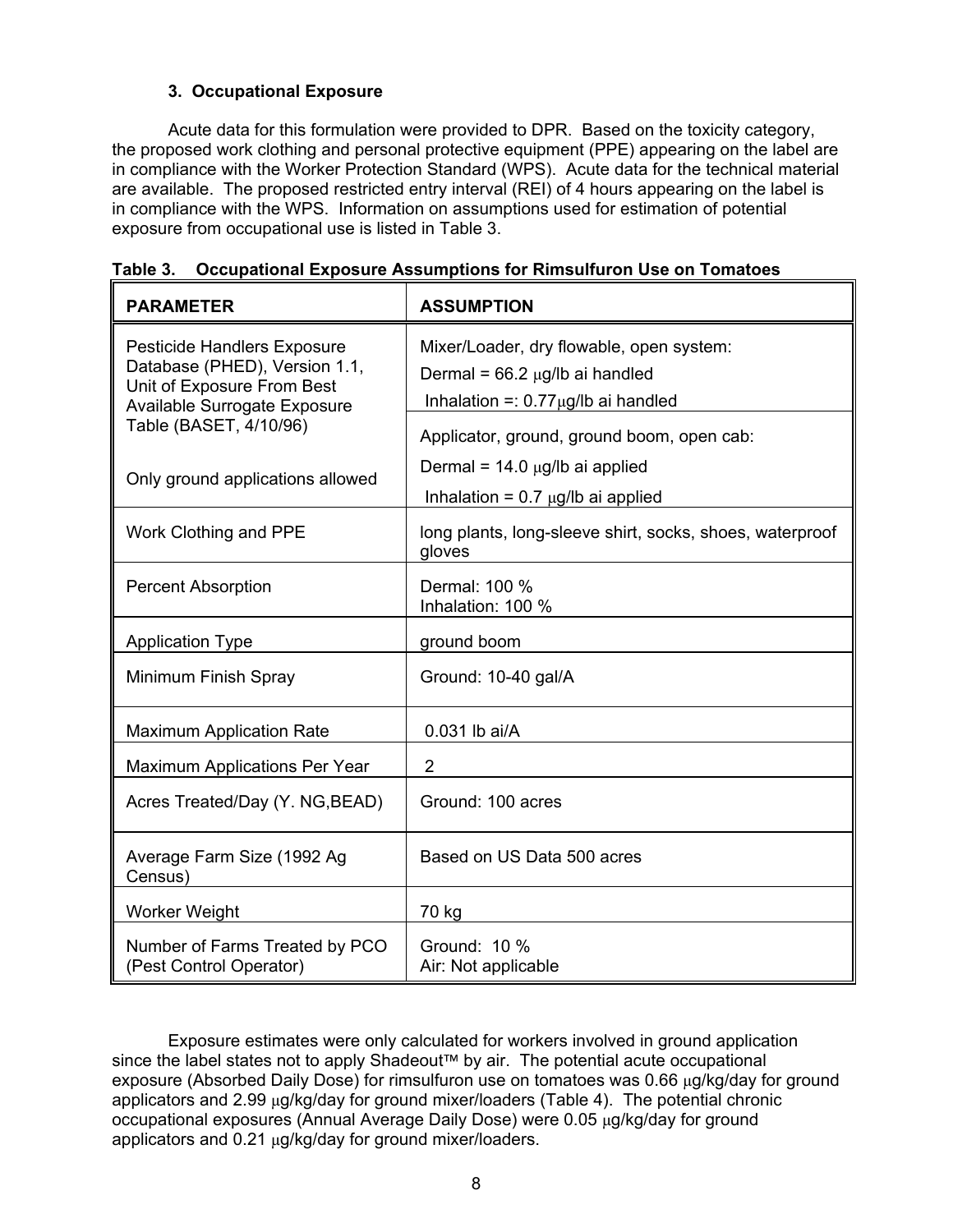| Absorbed<br>Daily Dosage <sup>a</sup><br>(µg/kg/day) | <b>Annual Average</b><br>Daily Dosage <sup>b</sup><br>(µg/kg/day) | Acute<br>Occupational<br>$MOE^c$ | Chronic<br>Occupational<br>MOE <sup>d</sup> |  |
|------------------------------------------------------|-------------------------------------------------------------------|----------------------------------|---------------------------------------------|--|
| 2.99                                                 | 0.21                                                              | 100,000                          | 4,600                                       |  |
| 0.66                                                 | 0.05                                                              | 450,000                          | 19,000                                      |  |
|                                                      |                                                                   |                                  |                                             |  |

### **Table 4. Occupational Exposure and Risk Assessment for Rimsulfuron Use On Tomatoes**

Absorbed Daily Dose (ADD) = PHED unit exposure x % absorption x application rate x acres treated/day) / kg body weight. (See Table 3.)

 $\overline{b}$  Average Annual Daily Dose (AADD) = ADD x number of days to treat average field x number applications/year x number of farms treated by PCO ) 365 days/year.

Acute Occupational Exposure MOE = NOEL / ADD. After correcting for oral absorption (60%), the adjusted NOEL is 300 mg/kg/day based on ruffled fur and transient weight loss in rats after 1 dose and death in pregnant rabbits after 9 doses. MOEs are expressed to two significant figures.

Chronic Occupational Exposure MOE = NOEL / AADD. After correcting for oral absorption (60%), the adjusted NOEL = 0.96 mg/kg/day based in increased liver enzymes and testicular degeneration in dogs.

Since the occupational exposure represents an absorbed dose from dermal and inhalation exposure, the NOEL needed to be adjusted for oral absorption (60%) to calculate the MOE. The adjusted acute NOEL was 300 mg/kg/day. The MOEs for acute occupational exposure to rimsulfuron from use on tomatoes were 100,000 for ground mixer/loaders and450,000 for ground applicators (Table 4). The adjusted chronic NOEL was 0.96 mg/kg/day. The MOEs for chronic occupational exposure from rimsulfuron use on tomatoes were 4,600 and 19,000 for ground mixer/loaders and ground applicators, respectively.

# **4. Combined Dietary and Occupational Exposure**

For risk assessment purposes, the dietary exposure for males/females 16+ years was used to evaluated the combined dietary and occupational exposure for workers. Since the dietary exposure values represent an external dosage and the occupational exposure represents an internal dosage, the dietary exposure was corrected for oral absorption (60%). The adjusted acute and chronic dietary exposures for workers  $(\$ 16$  yrs) were 0.33 and 0.11  $\mu$ g/kg/day, respectively. The aggregate exposure for workers was calculated as the sum of their dietary and occupational exposure (Table 5). The potential acute aggregate exposure to rimsulfuron from use on tomatoes was 3.32  $\mu q / \kappa q / \frac{dq}{dq}$  for ground mixer/loaders and 0.99  $\mu q / \kappa q / \frac{dq}{dq}$  for ground applicators. The potential chronic aggregate exposure was 0.32 µg/kg/day and 0.16 µg/kg/day for ground mixer/loaders and ground applicators, respectively.

Since the aggregate exposure represents an absorbed dosage, the adjusted NOELs for acute and chronic effects (300 and 0.96 mg/kg/day, respectively) were also used for calculating MOEs. The MOEs for acute aggregate exposure to rimsulfuron were 90,000 for ground mixer/loaders and 300,000 for ground applicators (Table 5). The MOEs for chronic aggregate exposure were 3,000 and 6,000 for ground mixer/loaders and ground applicators, respectively.

# **C. Multiple Chemical (Cumulative) Exposure**

Rimsulfuron is a sulfonyl urea herbicide. The herbicide action of this class of herbicides is due to its inhibition of acetolactate synthase which is a enzyme involved in biosynthesis of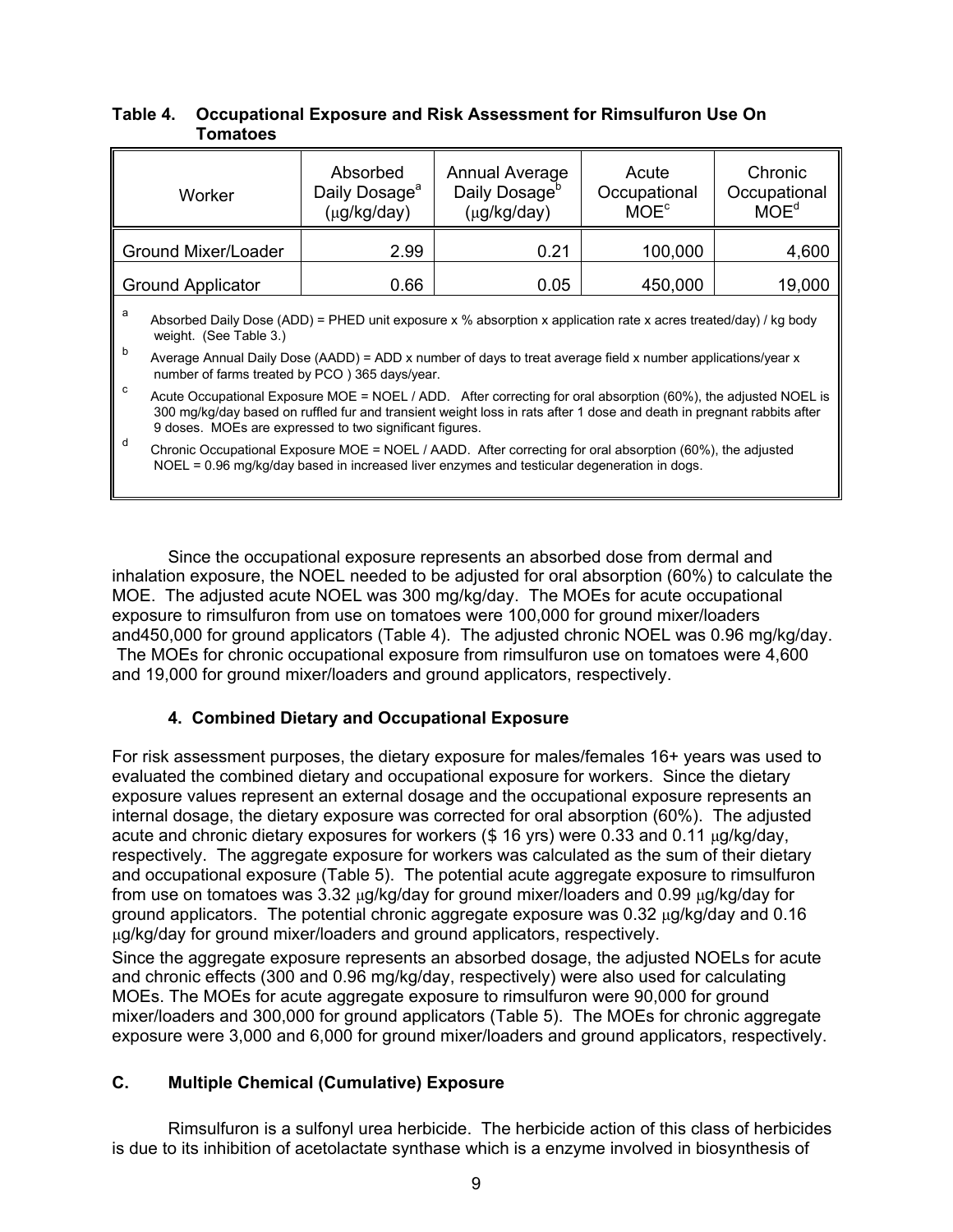| Worker                   | <b>Acute</b><br><b>Aggregate</b><br><b>Exposure</b> <sup>a</sup><br>(µg/kg/day) | <b>Chronic</b><br><b>Aggregate</b><br><b>Exposure</b> <sup>b</sup><br>(µg/kg/day) | <b>Acute</b><br><b>Aggregate</b><br>MOE <sup>c</sup> | <b>Chronic</b><br><b>Aggregate</b><br>MOE <sup>d</sup> |
|--------------------------|---------------------------------------------------------------------------------|-----------------------------------------------------------------------------------|------------------------------------------------------|--------------------------------------------------------|
| Ground Mixer/Loader      | 3.32                                                                            | 0.32                                                                              | 90,000                                               | 3,000                                                  |
| <b>Ground Applicator</b> | 0.99                                                                            | 0.16                                                                              | 300,000                                              | 6,000                                                  |

# **Table 5. Aggregate Exposure and Risk Assessment for Rimsulfuron Use on Tomatoes**

Acute aggregate exposure is the sum of the acute occupational and dietary exposure. After adjusting for oral absorption (60%), the acute dietary exposure for workers (\$ 16 yrs) is 0.33 µg/kg/day.

b Chronic aggregate exposure is the sum of the chronic occupational and dietary exposure. After adjusting for oral absorption, the chronic dietary exposure for workers (\$ 16 yrs) is 0.11 µg/kg/day.

Acute aggregate margin of exposure (MOE) is the ratio of the acute NOEL to the acute aggregate exposure. After correcting for oral absorption, the adjusted acute NOEL is 300 mg/kg/day based on ruffled fur and transient weight loss in rats after a single dose and death in a pregnant rabbits after 9 doses. MOEs are expressed to two significant figures.

d Chronic aggregate MOE is the ratio of the chronic NOEL to the chronic aggregate exposure. After correcting for oral absorption, the adjusted chronic NOEL is 0.96 µg/kg/day based on increased liver enzymes and testicular degeneration in dogs.

branched chain amino acids that is only found in plants (Brown, 1990). Consequently, this class of herbicides has relatively low toxicity. There are no data available to indicate that the toxic effects in mammals from rimsulfuron are cumulative with any other chemicals in this class or any other class.

# **IV. RISK APPRAISAL**

Generally, an MOE of at least 100 is considered sufficiently protective of human health when the NOEL for an adverse systemic effect is derived from an animal study. The MOE of 100 allows for humans being 10 times more sensitive than animals and for the most sensitive human being 10 times more sensitive than the average human.

There does not appear to be a need for an additional uncertainty (safety) factor for the protection of infants and children in accordance with the FQPA. The NOELs for pre- and postnatal toxicity were equal to or greater than the NOELs for maternal or paternal toxicity in two developmental studies and one reproductive toxicity study.

The MOEs for acute and chronic dietary exposure were all greater than 300,000 and 3,000, respectively. The chronic dietary exposure was approximately 3% of the RfD in the potentially highest exposed population subgroup, children 1-6 years old. The actual MOEs are probably greater than those calculated in this assessment since the residues were set at the tolerance level. It is unlikely that anyone would consume all three commodities at the tolerance level on either an acute or chronic basis.

The MOEs for acute and chronic occupational exposure were greater than 100,000 and 4,000, respectively. After addition of dietary exposure, the MOEs for acute and chronic aggregate exposure for workers were still greater than 90,000 and 3,000, respectively.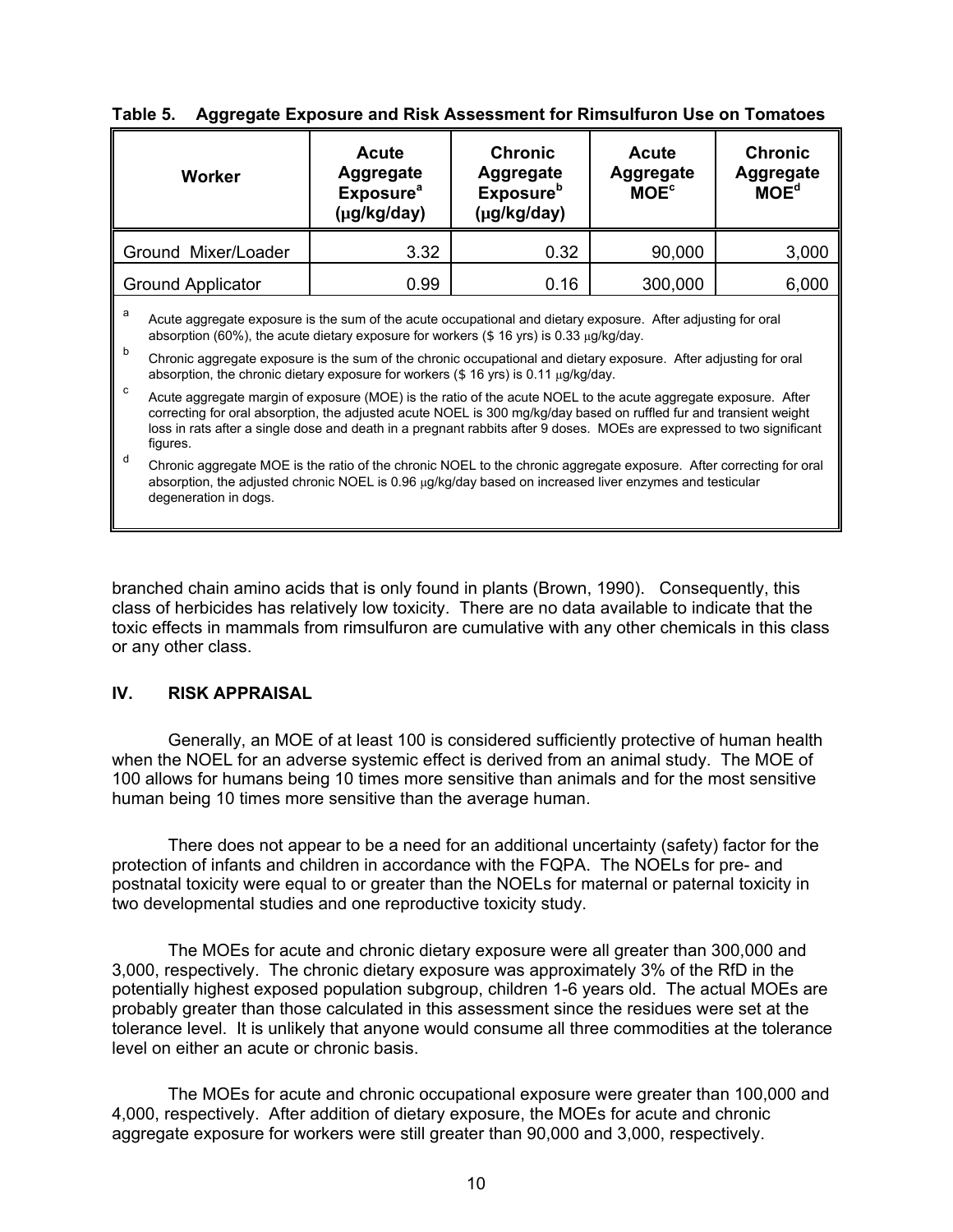# **V. CONCLUSIONS**

The MOEs for potential acute dietary, occupational and combined exposure to rimsulfuron from the proposed use on tomatoes were all greater than 90,000. The MOEs for potential chronic dietary, occupational and combined exposure were all greater 3,000.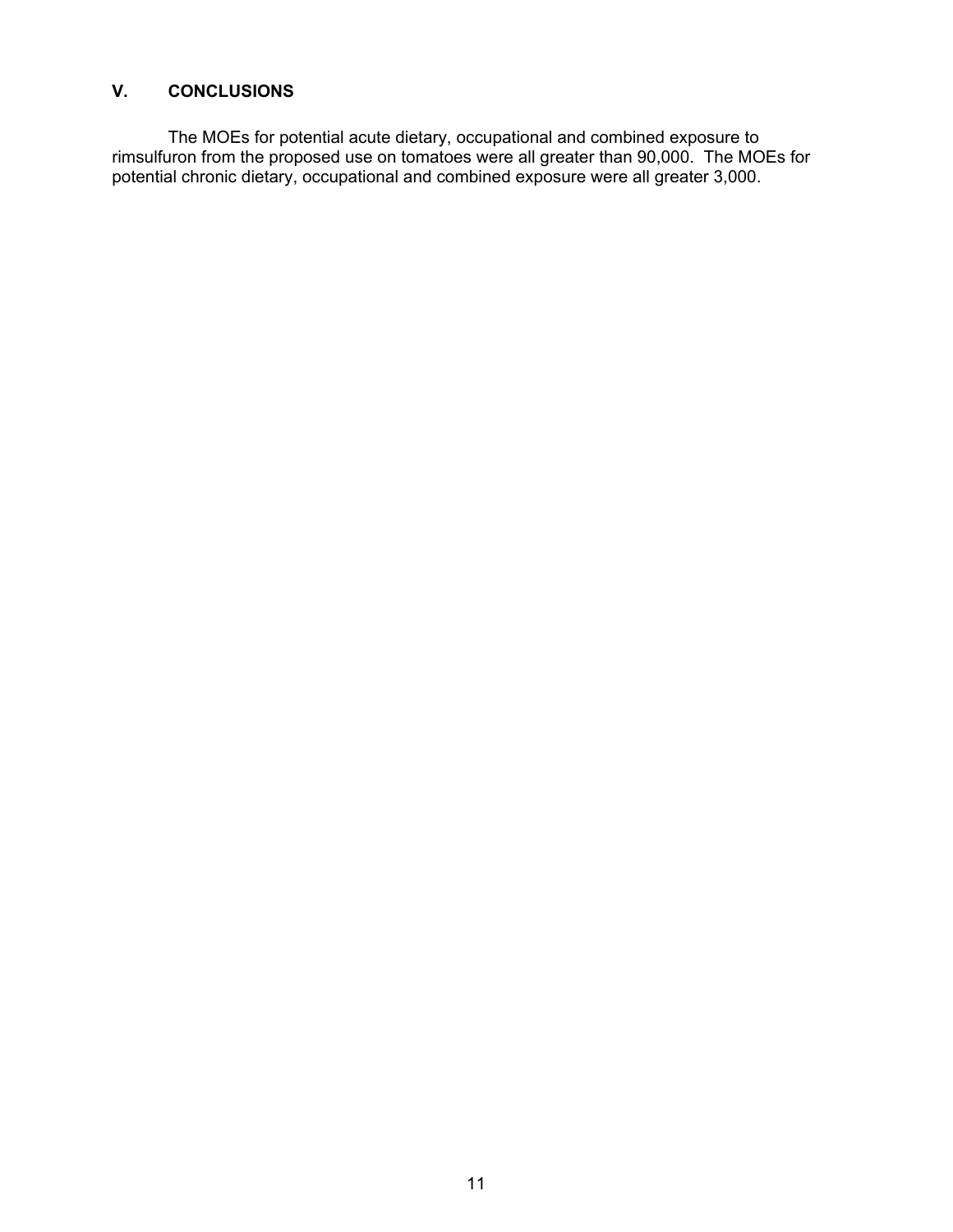#### **REFERENCES**

- **Alvarez, L., 1989a.** Teratogenicity study of IN E9636-22 in rats. E.I. du Pont de Nemours & Co., Inc. DPR Vol. 51932-024, #116386.
- **Alvarez, L., 1989b.** Teratogenicity study of IN E9636-22 in rabbits. E.I. du Pont de Nemours & Co., Inc. DPR Vol. 51932-044, #121150.
- **Atkinson, J.E., 1991.** A chronic (1 year) oral toxicity study in the dog with IN E9636-22 via the diet. E.I. du Pont de Nemours & Co., Inc. DPR Vol. 51932-050, #121158.
- **Brown, H.M., 1990.** Mode of action, crop selectivity, and soil relations of the sulfonylurea herbicides. Pest. Sci. 29: 263-281.
- **CFR, 1996.** Code of Federal Regulations, Title 40, section 180.478. Rimsulfuron; tolerances for residues. United States Government Printing Office, Washington, D.C.
- **DPR, 1993.** Rimsulfuron. Summary of Toxicology Data. Toxicology Branch. Department of Pesticide Regulation, California Environmental Protection Agency, Sacramento, California.
- **Mullin, L.S., 1990.** Reproductive and fertility effects with IN E9636-22 Multigeneration reproduction study in rats. E.I. du Pont de Nemours & Co., Inc. DPR Vol. 51932-045, #121152.
- **Server, J.W., 1988.** Acute oral toxicity study with DPX-E9636-22 in male and female rats. E.I. du Pont de Nemours & Co., Inc. DPR Vol. 51932-038, #121137.
- **TAS, 1996a.** EXPOSURE 1<sup>™</sup>, Chronic Dietary Exposure Analysis, Version 3.2. Technical Assessment Systems, Washington, D.C.
- **TAS, 1996b.** EXPOSURE 4<sup>™</sup>, Detailed Distributional Dietary Exposure Analysis, Version 3.2. Technical Assessment Systems, Washington, D.C.
- **USDA, 1989-1991.** Food and Nutrient Intake of Individuals in the United States, 1 Day, 1989- 1992. Continuing Survey of Food Intakes by Individuals, 1989-1992. U.S. Department of Agriculture, Agricultural Research Service.
- **U.S. EPA, 1997.** Office of Pesticide Programs Reference Dose Tracking Report. United States Environmental Protection Agency, Washington, D.C. February 25, 1997.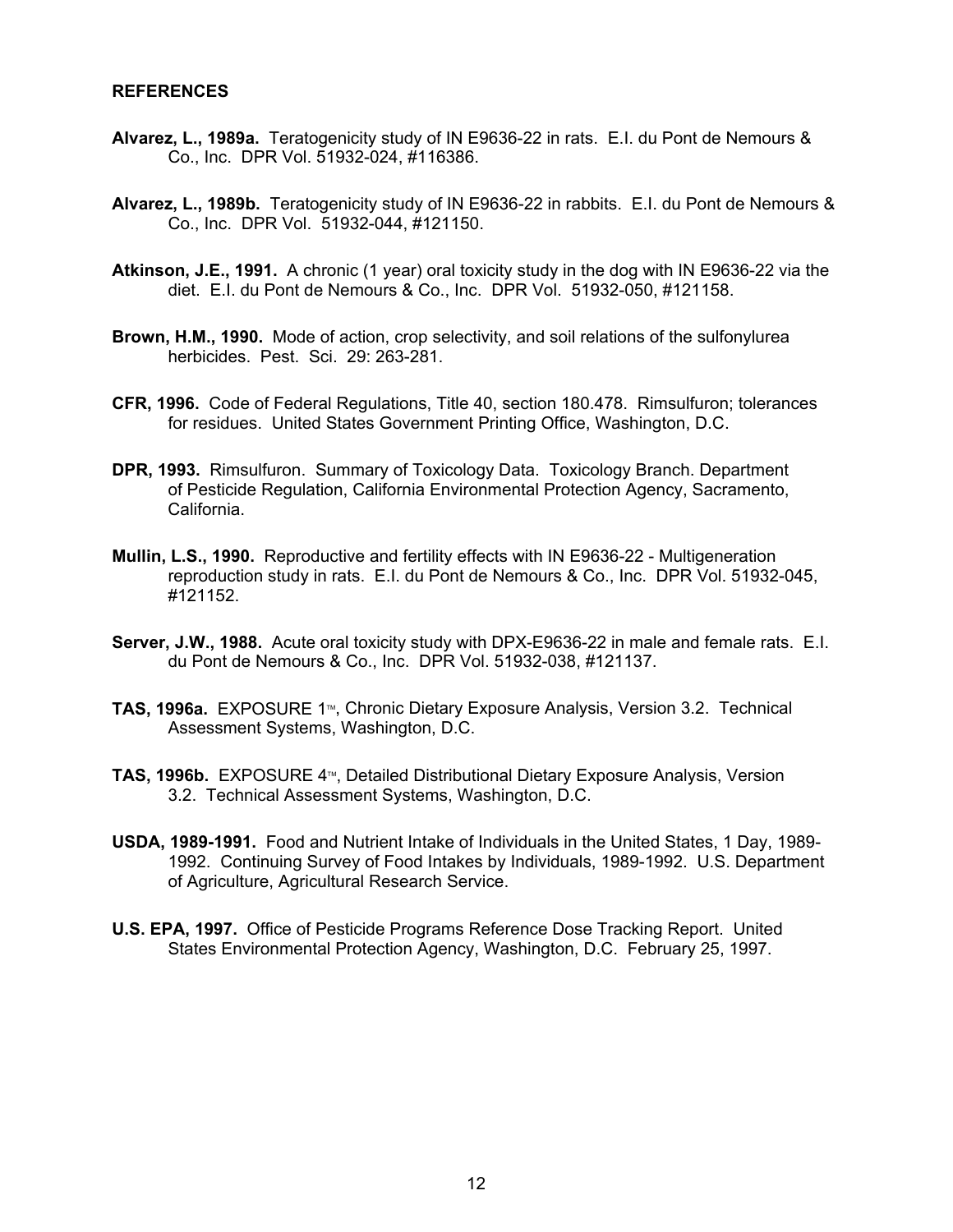# **APPENDIX A**

**Evaluation Report Regarding the Residue Chemistry for Shadeout™**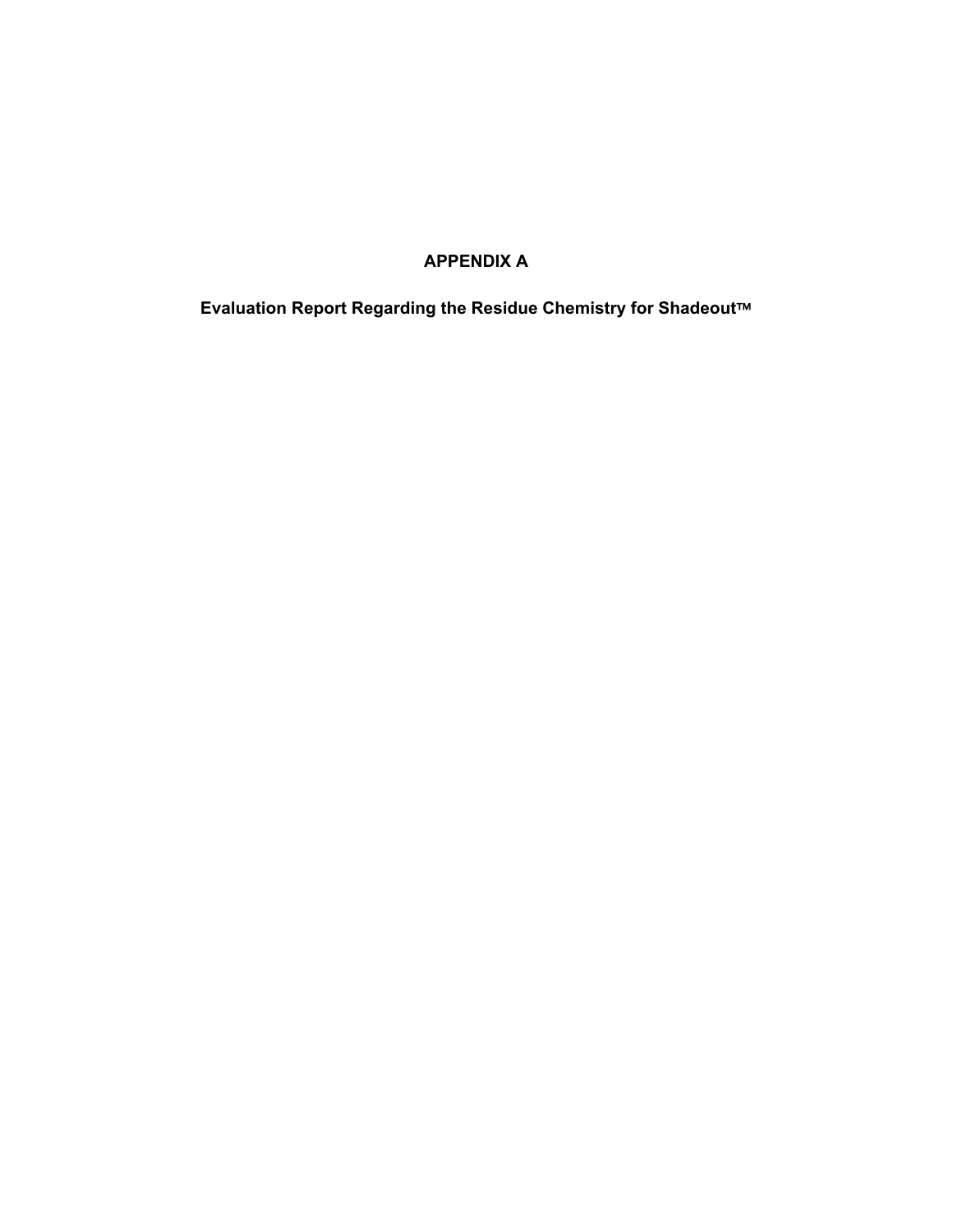# **EVALUATION REPORT - PESTICIDE** Date: 30 September 1997

**Chemistry** - Leffingwell

| <b>Product Name</b>        | $\therefore$ DPX-E9636                                       |
|----------------------------|--------------------------------------------------------------|
| I.D. No.                   | $: 167304-E$                                                 |
| Applicant                  | : E.I. du Pont de Nemours & Co., Agricultural Products Dept. |
| EPA Reg. No.               | : None Issued                                                |
| Document No.               | $: 51932 - 127$ through $-130$                               |
| Active Ingredient          | : Rimsulfuron                                                |
| Use                        | : Herbicide                                                  |
| <b>Registration Action</b> | : None                                                       |
| Area of Review             | : Residue Chemistry                                          |

# **Registration Specialist**: F. Bundock

- [ ] Data/Information Support Registration [ ] Data/Information Support Conditional
- Registration
- Registration

[ ] Data/Information Do Not Support [ U] **No Registration Action Required** 

# **Summary:**

The Agricultural Products Department of E.I. du Pont de Nemours & Co. has submitted residue and metabolism data to support use of the subject active ingredient on tomatoes. Included are a study of the metabolism of rimsulfuron in tomatoes, a residue analytical method, a magnitude of the residues (MOR) of rimsulfuron in tomatoes, and a freezer storage stability of rimsulfuron residues in tomato fruit.

# **Discussion:**

The metabolism of rimsulfuron in tomato plants was detailed (*Metabolism of 14C-DPX-E9636 Herbicide in Tomatoes*, du Pont report No. AMR 3520-95, DPR record No. 155041, volume No. 51932-128). Two studies were described, one conducted on field-grown tomato plants, and the other on potted plants grown in a greenhouse. Both studies utilized test material formulated into simulated 25% DF products using two versions of the active ingredient radiolabelled in separate rings; 0.25% of a surfactant-type adjuvant was added to the finished spray mixes, as well. In the field study, treatments were made at the 1.0 oz. a.i./A rate. The greenhouse study was conducted using exaggerated rates (2.5X, 5X, and 10X). No detectable radioactivity was found in the either immature or mature fruit from plants treated at any rate (harvested 30 to 60 days post treatment). Limits of detection for total radioactivity in fruit samples ranged from 0.003 to 0.013 ppm, depending on sample size, specific activity of the test material, and background radiation. Parent compound disappeared from tomato foliage in less than seven days (detectable only in the day-zero samples), and four metabolites were present at low levels  $( $0.5$  ppm) for up to 60 days post treatment.$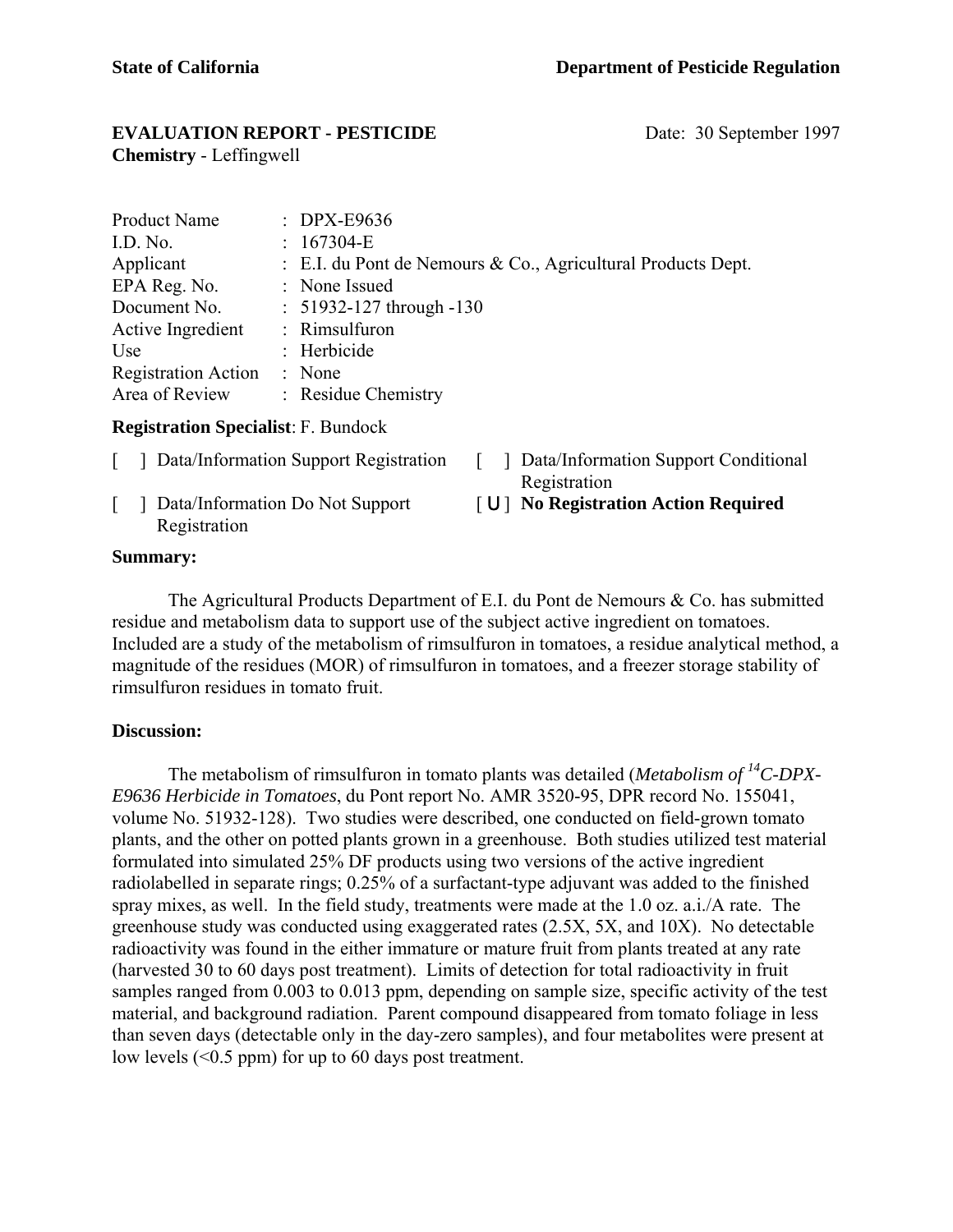# EVALUATION REPORT - PESTICIDE 30 September 1997 DPX-E9636 Page 2 of 3

A residue analytical method was submitted (*Analytical Method for the quantitation of DPX-E9636 in Various Crops and Their Processed Fractions*, du Pont report No. AMR 3424- 95, DPR record No. 155042, volume No. 51932-129). This is an upgraded version of AMR 1241-88, which has been evaluated previously (cf., memorandum of evaluation by M. Papathakis, dated 1 June 1995, for du Pont Matrix Herbicide, Tracking I.D. No. 150671-N). This method reports a limit of quantitation (LOQ) of 0.05 ppm and average recoveries from tomato fruit at 89 " 6%. No limit of detection was reported; however it was estimated to be 0.017 ppm. In addition, given the reported baseline noise level, the LOQ could have been set at 0.03 ppm and still have been ten times noise.

The report (*Magnitude of Residues if Rimsulfuron in Tomato Following Application of DPX-E9636 Experimental DF Herbicide at Maximum Use Rates and at Five Times Maximum Use Rates to Investigate the Need for Magnitude of Residue Data in Processed Fractions*, du Pont report No. AMR 3241-94, DPR record No. 155040, volume No. 51932-127) describes a series of seventeen MOR trials conducted in five states, of which twelve were done in California. Two crop and treatment scenarios were followed: 1) Staked (fresh market) tomatoes were treated with postemergence sprays directed to the row middles at a total rate of 1.0 (1X) and 2.0 (2X) oz. a.i./A; preharvest intervals (PHIs) ranged from zero to 21 days. 2) Row crop (processing) tomatoes were treated with postemergence broadcast sprays at a total rate of 1.0 and 2.0 oz. a.i./A; PHIs ranged from 40 to 89 days. One of the latter trials utilized 5.0 (5X) oz., instead of 2.0 oz. as the high rate, in order to determine the feasibility and necessity of conducting a tomato processing study. Samples were stored frozen after harvesting for periods between 8 and 157 days. All samples at all PHIs and treatment rates yielded undetectable residues (n LOQ) in mature tomatoes.

The stability of rimsulfuron residues in tomato matrices during cold storage (-20EC " 5EC) for up to six months (184 days) was detailed in du Pont report No. 3443-95 (*Storage Stability of DPX-E9636 in Frozen Analytical Samples of Tomato Fruit*, DPR record No. 155043, volume No. 51932-130). All the storage spikes were made at the 0.20 ppm level (4 times the LOQ), and held at - 20 EC. Samples were withdrawn for extraction and analysis at 0, 3, 14, 16, 21, 31, 62, and 184 days after spiking. Recoveries for the zero- through 21-day samples were very erratic, while the remaining three sample points were relatively consistent, but quite low (<70%). In fact, stability samples withdrawn during the period between 14 and 31 days suffered unacceptably low recoveries. All in all, this storage stability study appears to have had serious problems.

# **Conclusion:**

Except for the freezer storage stability study, the submitted data are acceptable and could be used to support future registration of rimsulfuron-containing products for use on tomatoes. The residue and metabolism data show that tomato plants exposed to rimsulfuron at the posttransplant or post-emergent stage of growth produce mature fruit with no detectable residues of either the parent compound or known metabolites (as low as 0.003 ppm total residues). Therefore, these data support any proposed tolerance level greater than or equal to the 0.05 ppm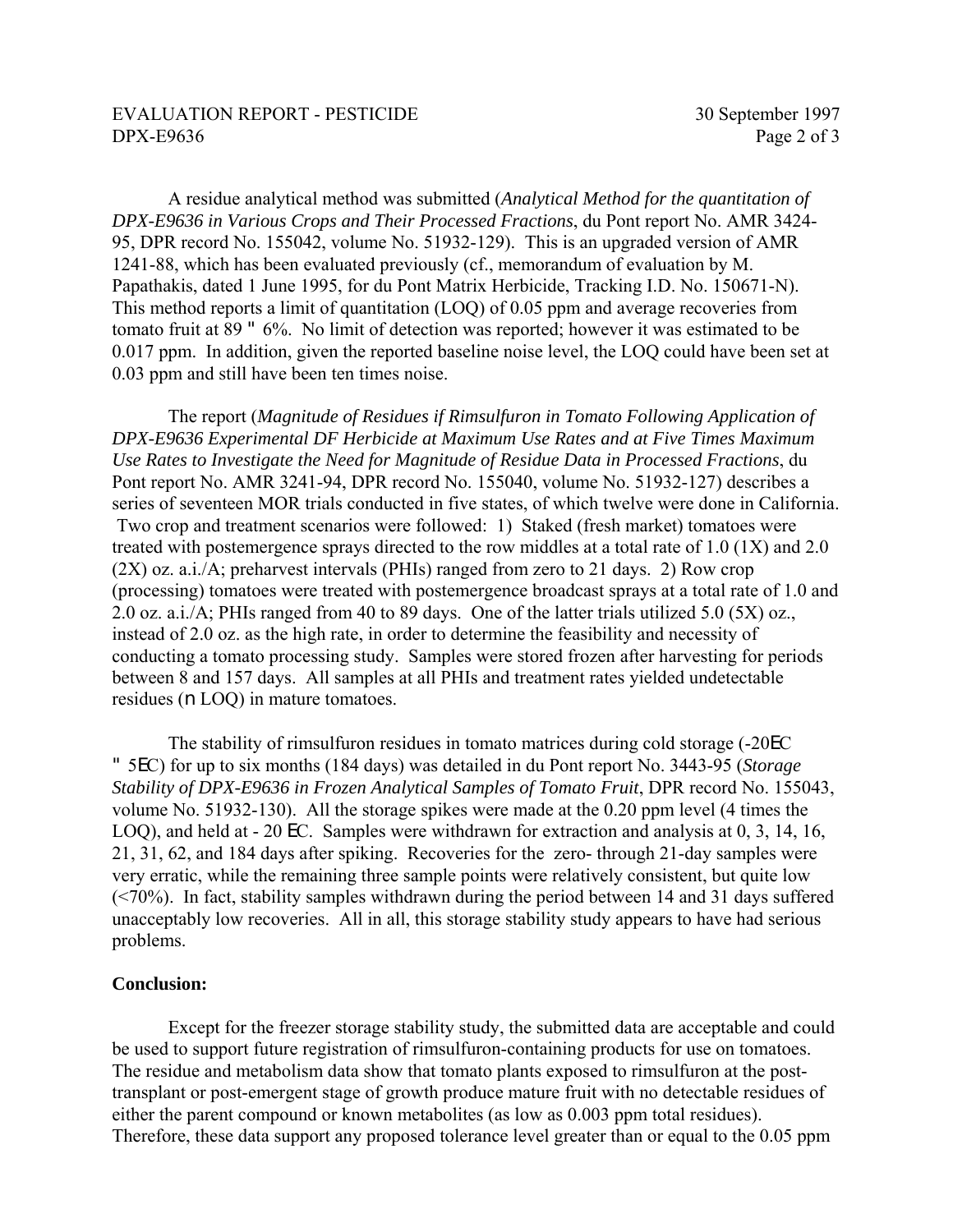LOQ. Even though the freezer storage stability is inadequate to support the MOR data, the radiolabeled metabolism study provides sufficient evidence that the absence of detectable residues in the field trials is not due to degradation in storage. Residue data for tomato processing fractions would not be required, because no residues of rimsulfuron or its metabolites are likely to be present in any such fraction.

In addition, the residue data support labels that propose to use rimsulfuron at up to 2.0 oz. a.i./A., when the PHI is set at 40 days or more. The residue data from the trials on staked tomatoes do not necessarily support use on this variant of tomato culture where the PHI is proposed at less than 40 days, because the application pattern in these trials was that of a directed spray to the row middles, thus minimizing the possibility of the tomato plants being exposed to the herbicide spray. If future labels for this compound propose use on tomatoes at less than 40 days PHI, the use pattern must be restricted to a directed spray to the row middles, or new data supporting any other use pattern must be submitted.

> John T. Leffingwell Chief Chemist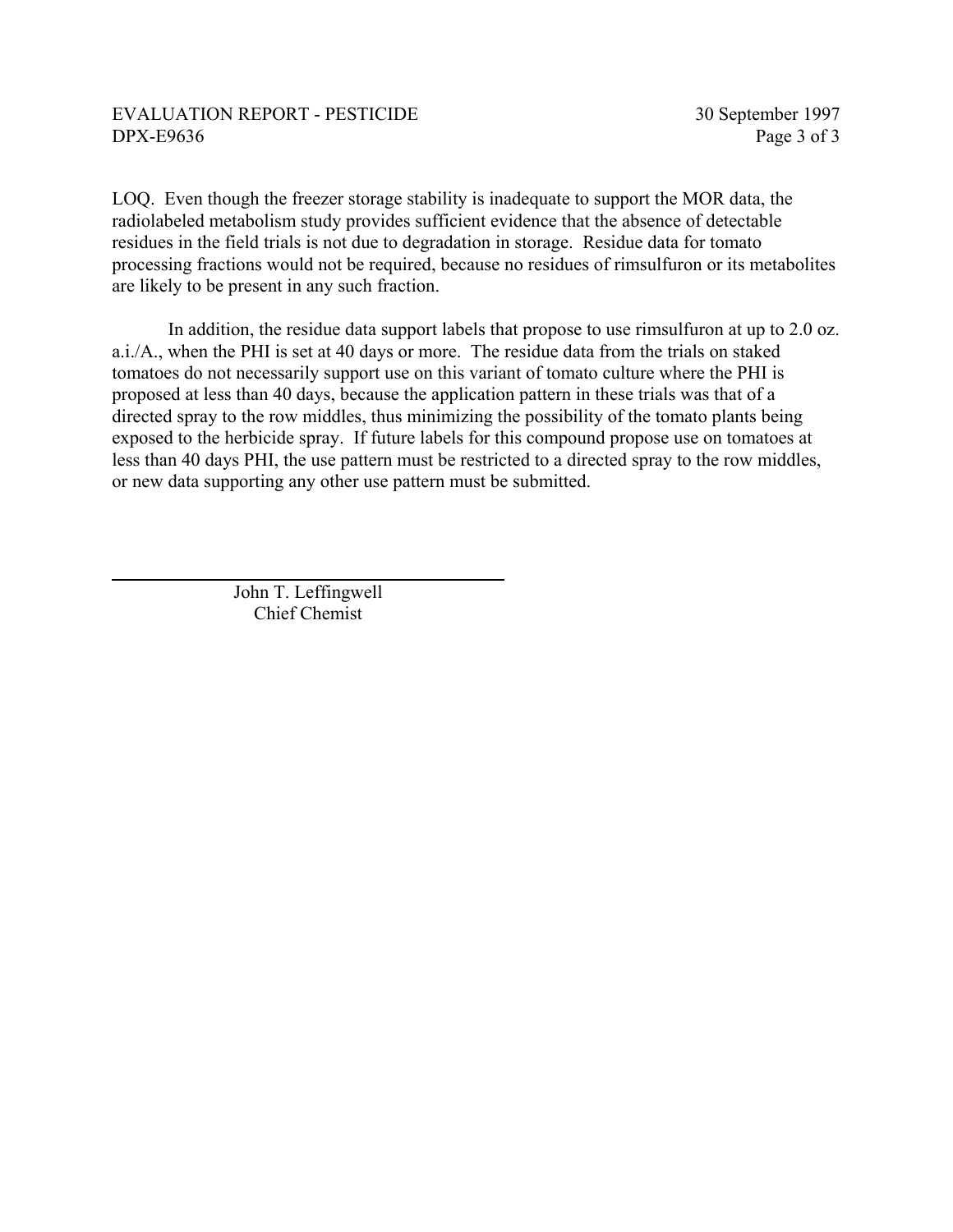# **APPENDIX B**

**Evaluation Report Regarding the Product Chemistry, Residue Chemistry and Environmental Fate Chemistry for Shadeout™**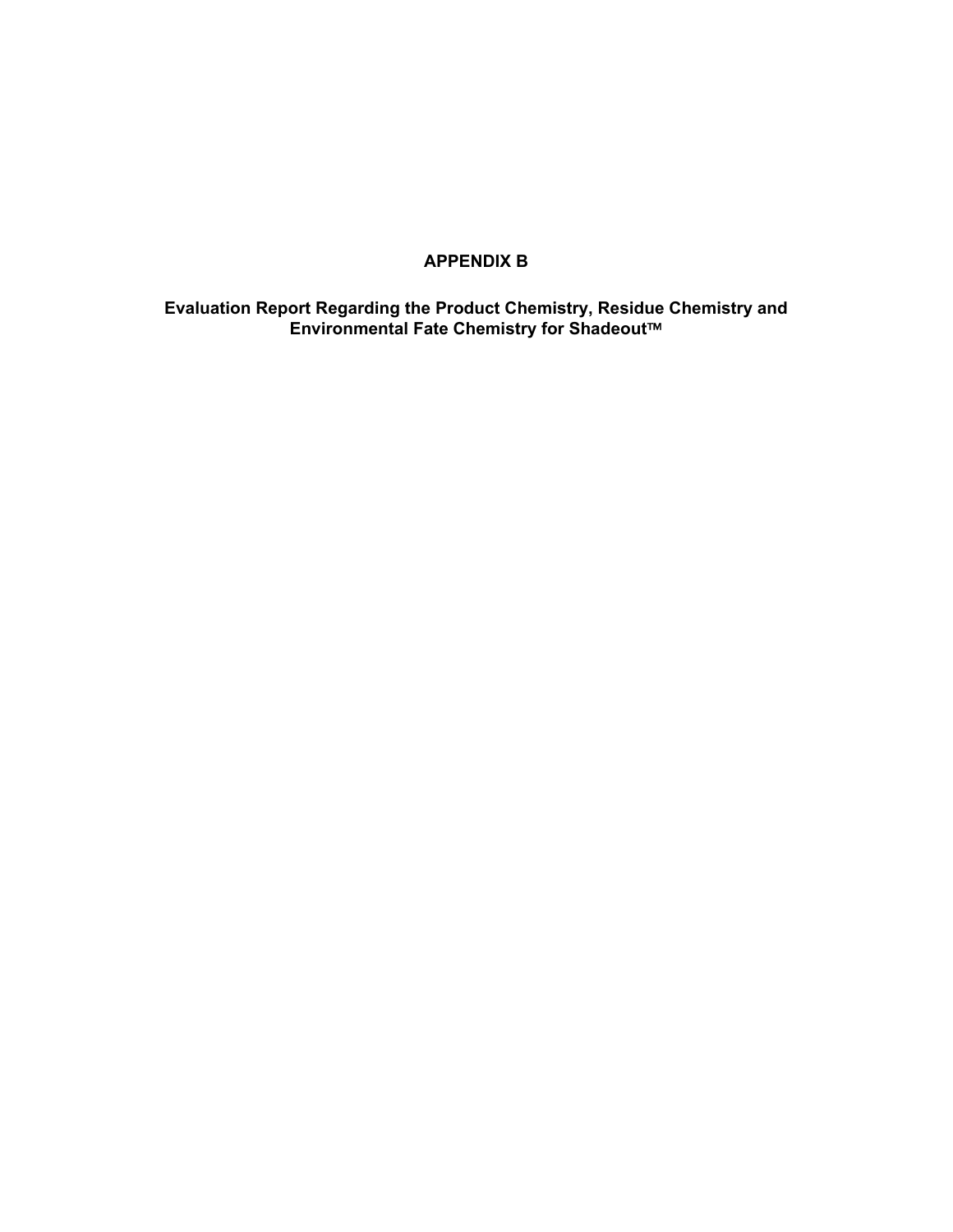# **EVALUATION REPORT - PESTICIDE** Date: 1 October 1997

**Chemistry -** Leffingwell

| <b>Product Name</b>        | : DuPont Shadeout Herbicide                                              |
|----------------------------|--------------------------------------------------------------------------|
| I.D. No.                   | : 168064                                                                 |
| Applicant                  | : E.I. du Pont de Nemours & Co., Agricultural Products Dept.             |
| EPA Reg. No.               | $: 352 - 556$                                                            |
| Document No.               | $: 51932 - 132, -133$                                                    |
| Active Ingredient          | : Rimsulfuron                                                            |
| Use                        | : Herbicide                                                              |
| <b>Registration Action</b> | : Full Registration of Use on Tomatoes                                   |
| Area of Review             | : Product Chemistry, Residue Chemistry, and Environmental Fate Chemistry |

# **Registration Specialist:** F. Bundock

| [ <b>T</b> ] Data/Information Support Registration |  | Data/Information Support Conditional            |
|----------------------------------------------------|--|-------------------------------------------------|
| Data/Information Do Not Support<br>Registration    |  | Registration<br>No Registration Action Required |

# **Summary:**

The Agricultural Products Department of E.I. du Pont de Nemours & Co. has requested registration of the subject product for the control of listed weeds in tomatoes. To support this request, the applicant has submitted an application, a federal EPA Confidential Statement of Formula, dated 29 September 1995, for the identical product, DuPont Matrix Herbicide, (California Registration No. 352-556-AA), a proposed label, and a copy of the completed notification to the federal EPA for registration of the subject product as an alternate brand name for DuPont Matrix Herbicide. In addition, the applicant has submitted a copy of the petition for the establishment of a tolerance for rimsulfuron on tomatoes, and has cited supporting residue chemistry data on file with the Department (Tracking ID No. 167304-E, DPR Volume Nos. 51932-127 through -130).

# **Discussion:**

Since du Pont Shadeout Herbicide is identical to du Pont Matrix Herbicide, evaluation of the pertinent product chemistry data has been completed (cf., memorandum of evaluation by M. Papathakis, dated 1 June 1995, Tracking I.D. No. 150671-N).

Reference is made to my Evaluation Report, dated 30 September 1997, regarding the residue chemistry data referenced above (attached), wherein I concluded that the data support a tolerance for the raw agricultural commodity, tomato fruit, at a level down to 0.05 ppm. In addition, the residue data support use rates on tomatoes up to a total of 2.0 oz. a.i./A, provided the preharvest interval (PHI) is set at 40 days or more.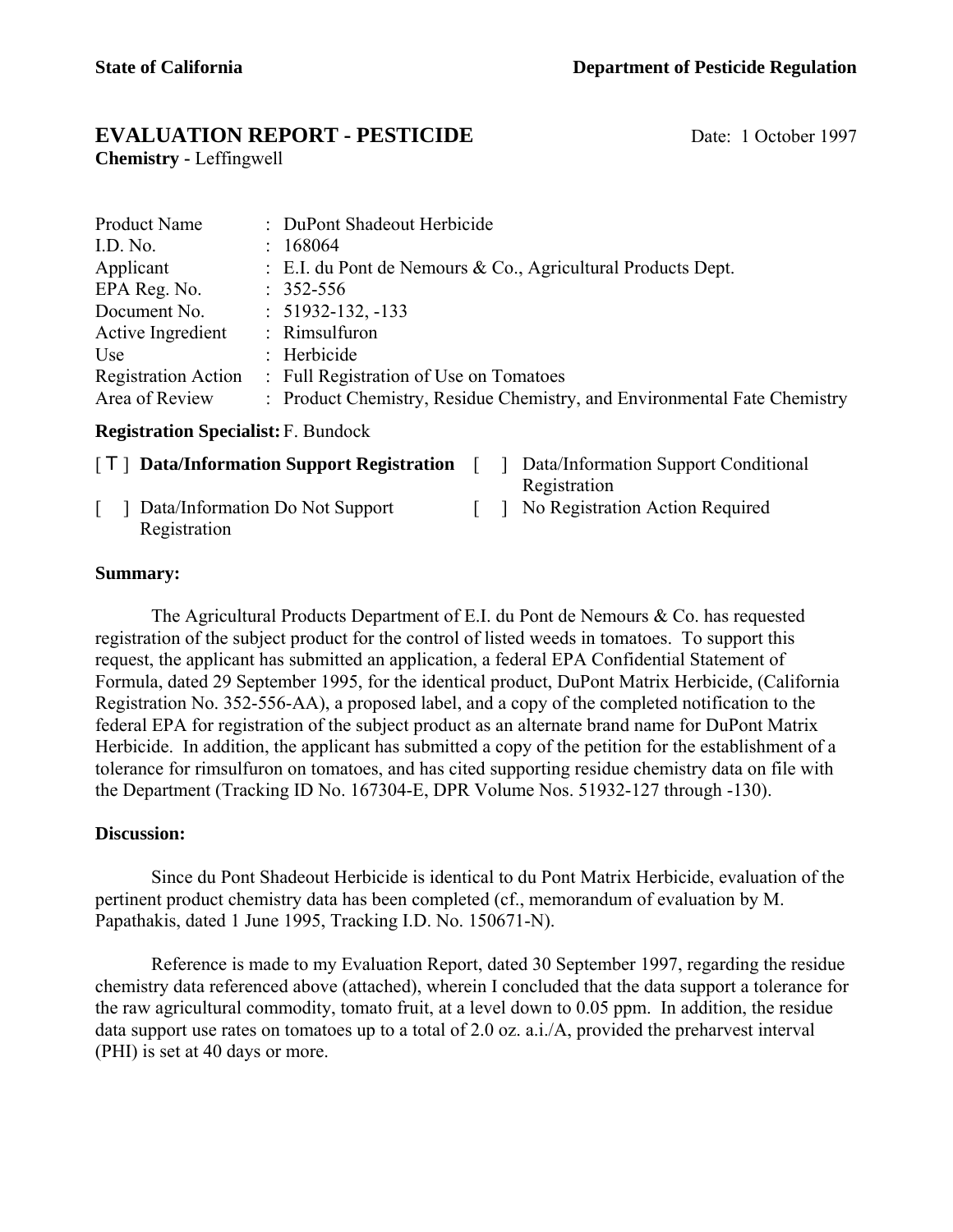# **EVALUATION REPORT - PESTICIDE 1 October 1997 DuPont Shadeout Herbicide**  Page 2 of 2

The proposed label stipulates pre- or postemergence applications of 1.0 to 2.0 oz. product per acre (0.25 to 0.5 oz. a.i./A) per application by low-pressure, ground-boom spray equipment in 10 to 40 gallons of water. One pre-emergence plus one postemergence treatment may be applied. Banded application techniques may be employed, but require proportionately less spray mixture based on actual soil area treated. In addition, Shadeout may be applied by chemigation through center pivot, lateral move, solid set, or hand move irrigation systems, only. Other limitations include a 45-day PHI and a proscription against the use of aerial application or air-blast equipment. The label directions and restrictions are consistent with, and supported by the cited residue data.

The petition for the establishment of a tolerance for residues of rimsulfuron on tomatoes requests a level be set for tomatoes at 0.10 ppm. To support this request, the petition cites the same residue and metabolism studies referenced above. No food or feed additive tolerances are proposed for tomato processing fractions, because rimsulfuron residues are not expected to concentrate upon processing. No meat, milk or egg tolerances were proposed, because 1) rimsulfuron residues were not found in tomato fruit in MOR and metabolism studies, 2) rimsulfuron residues are minimal in animals even when fed at exaggerated rates, and 3) tomatoes and tomato processing fractions are not used in the diet of poultry, cattle, or swine. The last point is incorrect; cattle are fed tomato pomace in California (cf. the Memorandum of Evaluation, by M. Papathakis, dated 26 March 1997, Tracking I.D. Nos. 160478-NC, 160481-NC, and 160482-NC, regarding registration of azoxystrobin, and his memorandum, dated 16 May 1997, regarding the establishment of a California tolerance for azoxystrobin in tomato pomace). However, this point is of little consequence in this case for the reasons given in 1) and 2) above. A draft of the chemistry portions of a background document to be used by the federal Agency in generating the Federal Register Notice regarding the establishment of a tolerance for rimsulfuron on tomato fruit is attached.

Environmental fate data for rimsulfuron-containing products has been reviewed previously (cf., memorandum of evaluation by M. Papathakis, dated 1 June 1995, Tracking I.D. No. 150671-N). Although rimsulfuron and its environmental degradates, IN-70941 and IN-70942 are moderately mobile in soil, they are not sufficiently stable to pose any threat to groundwater. The major pathways for dissipation of rimsulfuron appear to be hydrolysis and microbial metabolism.

# **Conclusion:**

The cited and submitted data support registration of the proposed label for duPont Shadeout Herbicide. The proposed tolerance of 0.10 ppm of rimsulfuron in or on tomato fruit is supported by the data, as well.

> John T. Leffingwell Chief Chemist

Attachment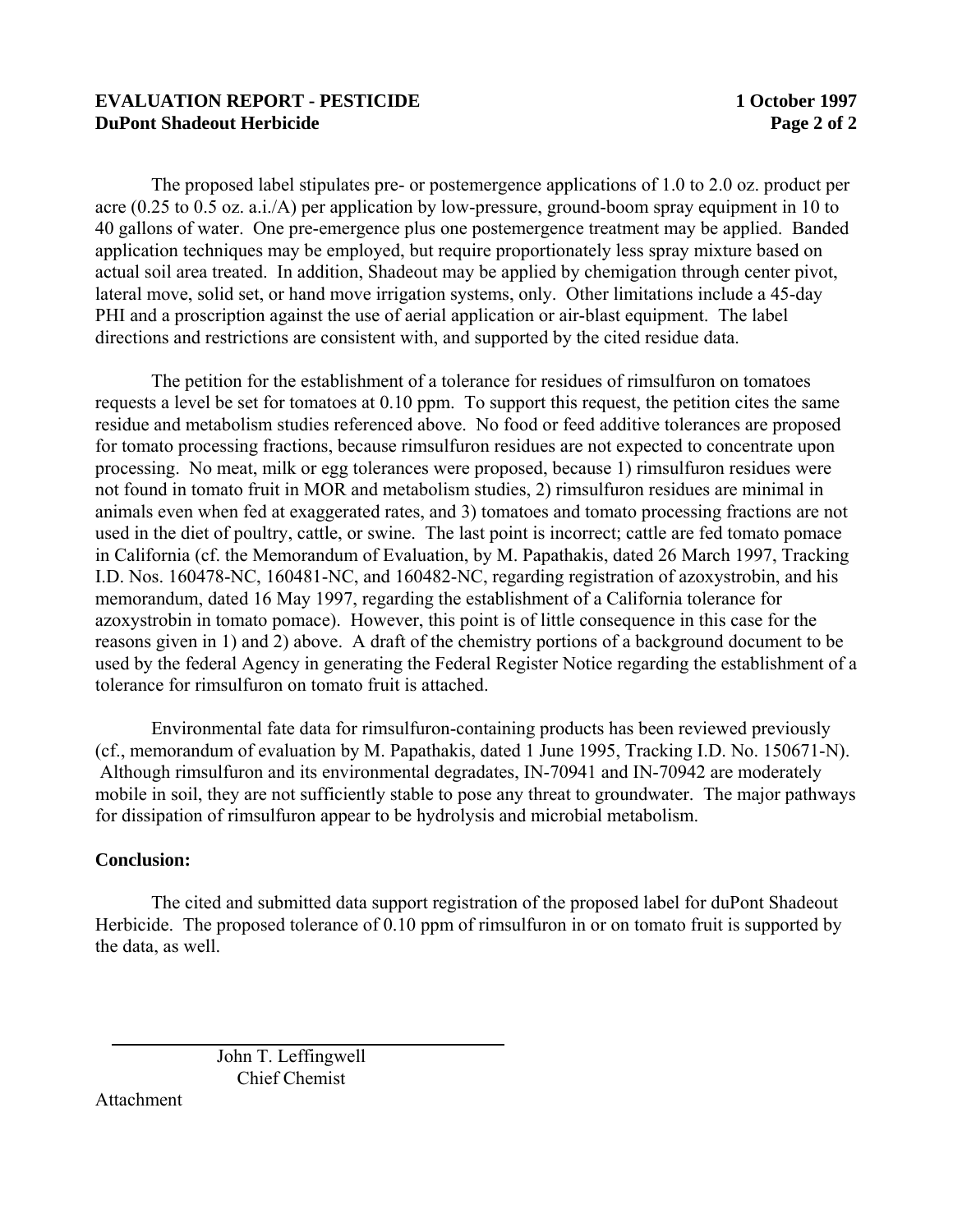# **APPENDIX C**

# **DPR Memorandum Regarding the Evaluation of Product Chemistry, Environmental Fate Chemistry and Residue Chemistry for Matrix™**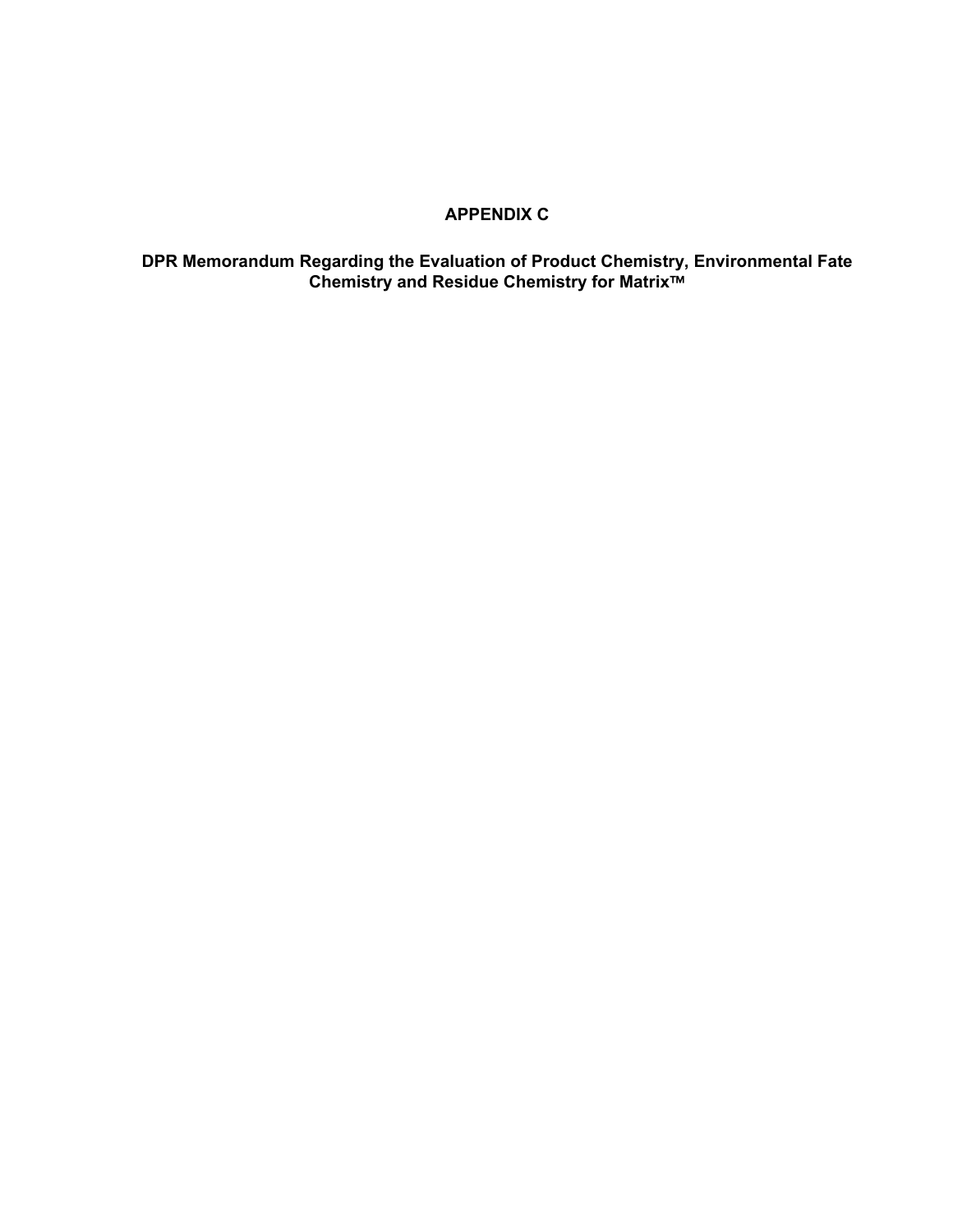# **M e m o r a n d u m**

To : Bob Rollins, Program Supervisor Pesticide Evaluation Date: June 1, 1995 Place: Sacramento Phone: 324-3897 From : Department of Pesticide Regulation - Michael Papathakis SPES (Chemistry) Pesticide Evaluation Subject: DUPONT MATRIX HERBICIDE I.D. No. : 150671-N EPA Reg. No.: 352-556 Doc. No. : 51932-001, -006 through -008, -10 through -014, -055,  $-058, -061, -062, -064, -066$  through  $-084,$  and  $-118.$ Company : E.I. Du Pont De Nemours and Company, Inc. A.I. : Rimsulfuron

# Use : Herbicide

### SUMMARY

E. I. Du Pont De Nemours and Company, Inc. has applied for a full California registration for Dupont Matrix Herbicide. This product contains the new active ingredient rimsulfuron and will be used for selective control of certain broadleaf weeds and grasses in potatoes. To support registration of the subject product, thirty three chemistry data volumes were submitted. These include product chemistry, environmental fate, and residue chemistry data.

### **Product Chemistry**

Product chemistry data were submitted in data volumes 1 and 74 through 84. These data include physical and chemical properties of both the formulated product and technical rimsulfuron, descriptions of beginning materials and processes used to manufacture both Dupont Matrix Herbicide and technical rimsulfuron, and discussions of the impurities in technical rimsulfuron and their formation. They also include an analytical method which determines rimsulfuron in technical material, another method which determines rimsulfuron in either technical material or formulations, and additional methods which determine impurities in technical material. In addition, the submitted data include certified limits for the ingredients in the formulated product, certified limits or the active ingredient in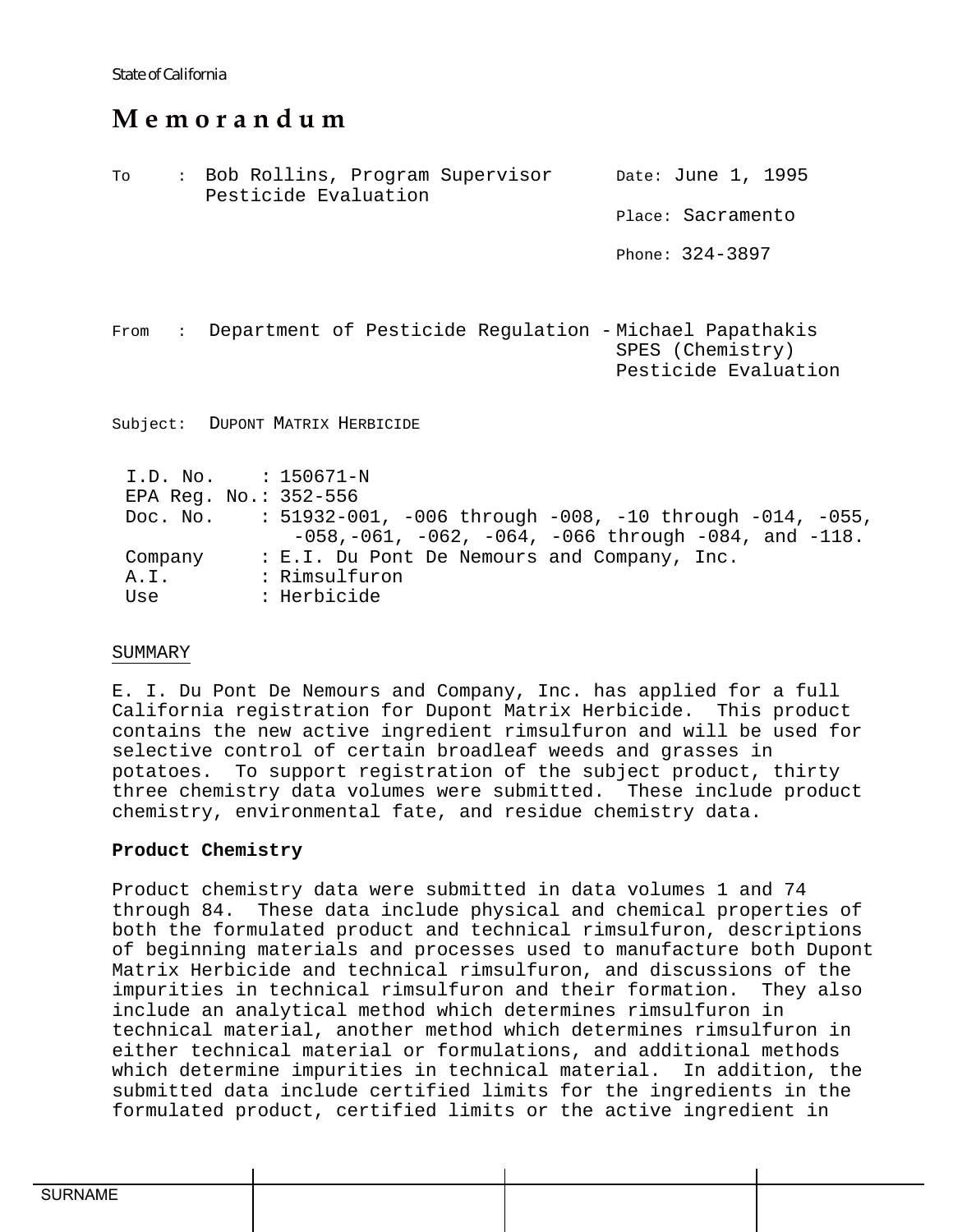Matrix Herbicide June 1, 1995 Page 2 of 13

technical material, and the results of the analysis of eighteen batches of technical rimsulfuron for the percent of the active ingredient and impurities.

The chemical name for rimsulfuron is N-[(4,6-dimethoxy-pyrimidin-2 yl)aminocarbonyl]-3-(ethylsulfonyl)-2-pyridine-sulfonamide, the Du Pont code for this chemical is DPX-E9636, and its CAS Registry Number is 122931-48-0. In addition, the molecular formula of rimsulfuron is  $CB_{14B}HB_{17B}NB_{5B}OB_{7B}SB_{2B}$  and its molecular weight is 431.44.

Technical rimsulfuron is a white solid, has a paste-like odor, and its bulk density is 0.784 g/ml. Its melting point range is 176 to 178° C and its vapor pressure at 25° C was estimated as 1.1 X 10P<sup>-8P</sup> torr. In addition, a slurry of technical rimsulfuron in HPLC water caused the pH to change from 5.89 to 4.32.

In a solubility study report (Vol. 83, Record No. 133970) that was reviewed and found acceptable, the water solubility of rimsulfuron is reported as 135 ppm at pH 5, 7300 ppm at pH 7, and 5560 ppm at pH 9. The reason rimsulfuron is more soluble at pH 7 than at pH 5 is that it is a weak acid with a  $pKB_{AB}$  of approximately  $4.0$ . The fact that this compound is a weak acid, however, does not explain why it is apparently less soluble at pH 9 than at pH 7. The lower apparent solubility at pH 9, instead, can be explained by the fact that rimsulfuron hydrolyzes at a more rapid rate at pH 9 than at pH 7.

In another solubility study (Vol. 82, Record No. 133967), the water solubilities of IN-70941 and IN-70942, two rimsulfuron degradation products, were determined as 740 ppm and 230 ppm, respectively.

In a partition coefficient study (Vol. 83, Record No. 133973) that was reviewed and found acceptable, rimsulfuron's  $KB_{\text{owB}}s$  were determined as 1.96 and 0.0345 at pH 5 and pH 7, respectively. Both values are relatively low indicating that rimsulfuron is not likely to bioconcentrate.

Rimsulfuron was stable when stored at room temperature for one year, was stable in solution in the presence of iron metal and ferric ions, and was stable two weeks when exposed to artificial sunlight. In addition, it is not an oxidizing or reducing agent, does not explode when impacted, and is non-corrosive.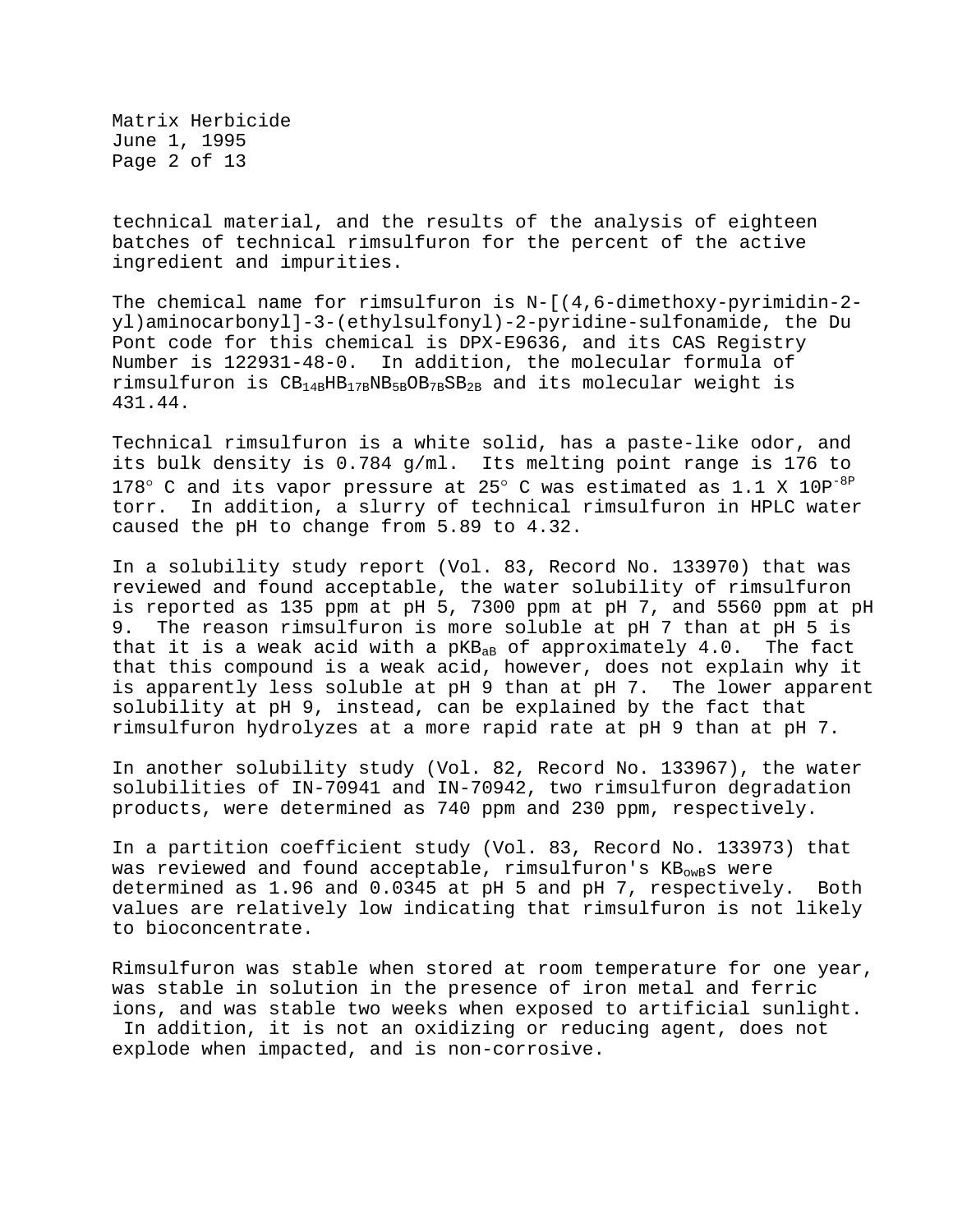Matrix Herbicide June 1, 1995 Page 3 of 13

Technical rimsulfuron is manufactured using a 2-step batch process. In the first step, (4,6-dimethoxyprimidin-2-yl) carbamic acid, phenyl ester is produced by reacting phenyl chlorformate with 2 amino-4,6-dimethoxypyrimidine in the presence of N,N' dimethylanaline all in dioxane at 25º C. In the final step, rimsulfuron is produced by reacting the product of the first step with 3-(ethyl-sulfonyl)-2-pyridinesulfonamide and lithium hydroxide in acetonitrile at 25º C, and when the reaction is complete, adding water and adjusting the pH to between 2 and 3 with sulfuric or hydrochloric acid. The acid converts the lithium salt of rimsulfuron to its acid form. Once formed, this active ingredient is precipitated out of the aqueous solution by the addition of few rimsulfuron seed crystals to the solution.

The analytical method used to determine rimsulfuron in the technical material involves reverse phase HPLC and the use of phenyl sulfone as an internal standard. The determination is accomplished with a 25 cm C-8 column, a 38% acetonitrile/62% pH 3.0 water  $(HB_{3B}POB_{4B})$ mobile phase, a flow rate of 2 ml/minute, a column temperature of 40º C, a UV detector wavelength of 230 nm, and an injection volume of 10 microliters.

Data volume 74 (Record No. 133955) reported the results of the analysis of five batches of technical rimsulfuron, data volume 78 (Record No. 133964) reported the results of the analysis of ten batches of technical rimsulfuron, and data volume 83 (Record No. 133978) reported the results of the analysis of three batches of technical rimsulfuron. All batches were analyzed for the percent active ingredient using the method described above. The analytical results show that in every batch, the percent active was greater than 99%. Based on these analytical results the upper and lower certified limits for the active ingredient in technical rimsulfuron were established as 100% and 96%.

The batches of technical material were also analyzed for impurities. The results of the analyses were reported and reveal that technical rimsulfuron contains 12 impurities. The submitted data include explanations for the presence of each impurity in the technical material and analytical methods used to analyze them. The results also show that no impurity was detected in any batch at a level greater than 0.2%. Based on these analytical results, upper limits were established for each impurity and were reported in data volume 74 (Record No. 133955). These upper limits range from 0.3 to 0.5%.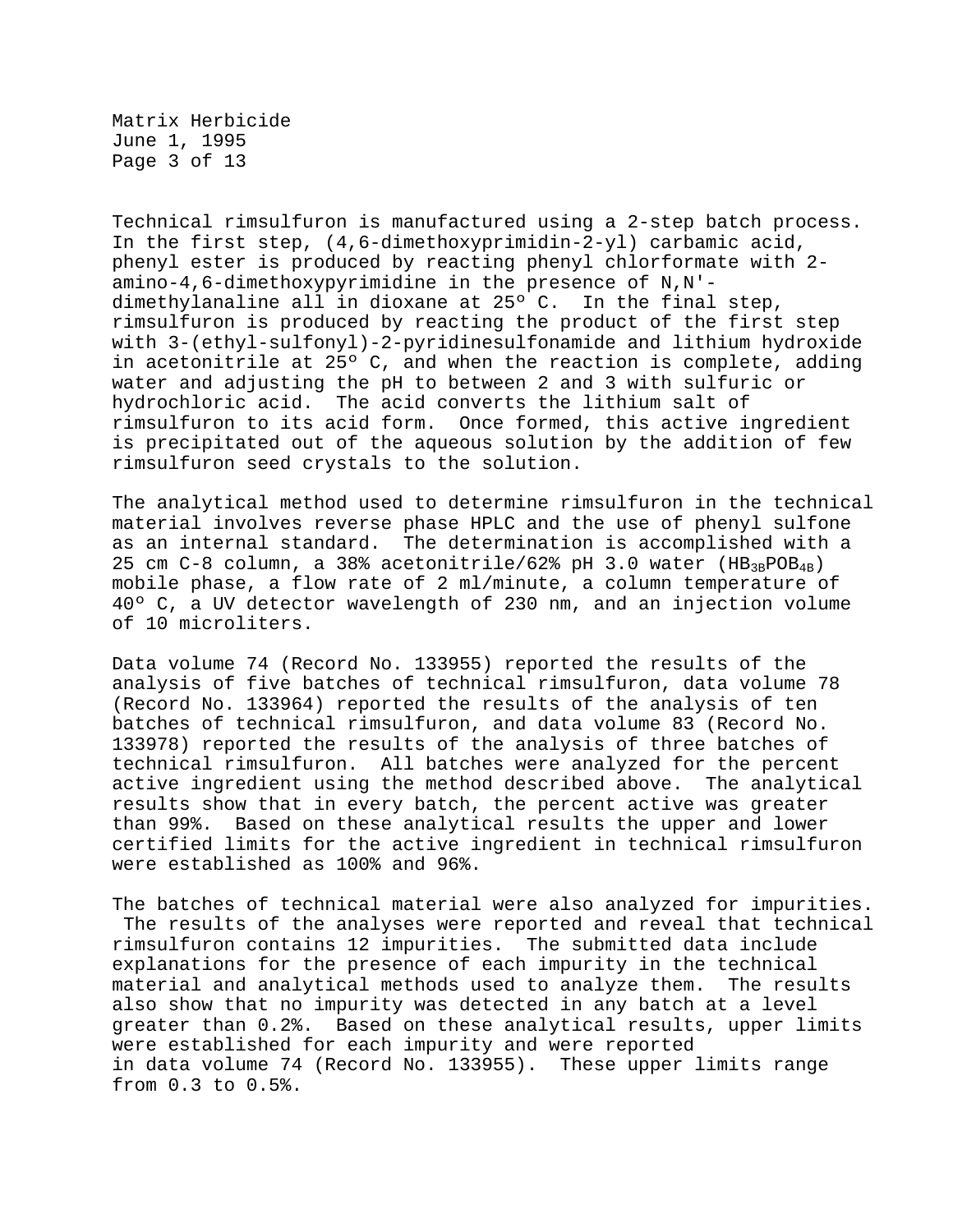Matrix Herbicide June 1, 1995 Page 4 of 13

Dupont Matrix Herbicide is a light-tan granular solid with no odor. Its density is 0.8 g/ml. It does not contain oxidizing or reducing agents, is not explosive, is not corrosive to the packaging material, and the pH of water containing a 1% dispersion of this product was 6.9. In a storage stability study, the subject product was stable for ten months at room temperature. In addition, it was stable in a 45° C oven for 3 weeks.

Matrix Herbicide, like technical rimsulfuron, is manufactured using a batch process. The process involves combining technical rimsulfuron with intentionally added inert ingredients in specified proportions, thorough blending of the mixture, grinding of the sample to an average particle size of 6-10 microns, and selecting of the proper particle size by using a cyclone separator and 60-mesh screens.

The EPA confidential statement of formula lists the upper and lower certified limits for the active ingredient in Matrix Herbicide as 27.5% and 25.0%. Twenty five percent is also the percentage of rimsulfuron listed on the subject product label.

#### **Environmental Fate**

Environmental fate data for rimsulfuron were submitted in volumes 6 through 8 and volumes 58, 61, 62, 64, and 66 through 73. These volumes include study reports submitted to satisfy all AB 2021 requirements. In addition, they include a report of a confined accumulation study on rotational crops, an aerobic aquatic metabolism study report, an analytical method for the determination of rimsulfuron in water, an analytical method for the determination of rimsulfuron in soil, a report of a study in which the photodegradation of a rimsulfuron degradate was examined, and a soil TLC study report.

A single hydrolysis study report (Vol. 6, Record No. 116353) was submitted, reviewed and found acceptable. It describes a study in which the hydrolysis of both (pyrimidine-2- $P^{14P}C$ )-rimsulfuron and (pyridine-2- $P^{14P}C$ )-rimsulfuron was examined in sterile pH 5, pH 7, and pH 9 buffered aqueous solutions at 25º C. All samples were treated at a concentration of 25 ppm.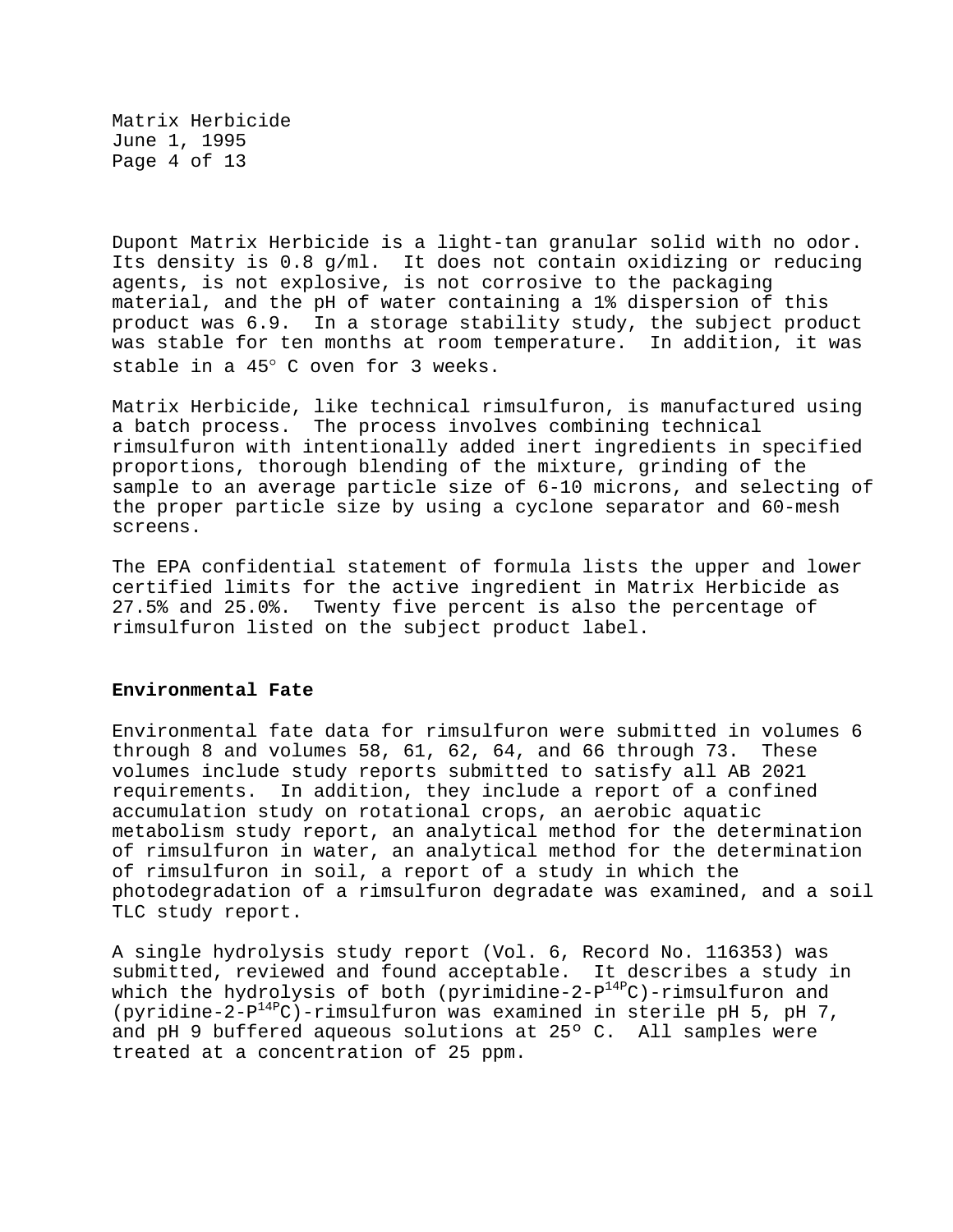Matrix Herbicide June 1, 1995 Page 5 of 13

The study results demonstrate that this compound degrades at a moderately rapid rate at pH 5 and pH 7 and at and even faster rate at pH 9. The half-life of the pyrimidine labeled material was 4.7 days at pH 5, 7.3 days at pH 7, and only 4.2 hours at pH 9. The half-life of the pyridine labeled material was 4.5 days at pH 5, 7.1 days at pH 7, and 10.9 hours at pH 9. The study results also demonstrate that after 30 days at pH 5, approximately 72% of the applied material had been converted to a compound designated IN-70941 and approximately 13 percent had been converted to IN-70942. They showed that after 30 days at pH 7, greater than 80% of the applied material was converted to IN-70942. And they showed that after 1 day at pH 9 most of the applied material had been converted to IN-70942. These two degradates are formed by contraction of the sulfonylurea bridge of the parent compound. Their structures and chemical names are included in the attachment at the end of this memo.

A report of a study that examined the photodegradation of both (pyrimidine-2- $P^{14P}C$ )-rimsulfuron and (pyridine-2- $P^{14P}C$ )-rimsulfuron in water (Vol. 68, Record No. 133937) was submitted, reviewed, and found acceptable. In the study, the degradation rates of the two test materials were determined at pH 5, pH 7, and pH 9 under natural sunlight and in the dark. In addition, the degradation products were identified and quantified in the pH 7 samples. All samples were treated at a concentration of 25 ppm.

The results of the study show that exposure to sunlight does not significantly affect the degradation rate of rimsulfuron in water. Although exposure to sunlight seems to have had some affect on the degradation rate of this compound in the pH 5 buffered solution  $(tB<sub>1/2B</sub>$  of 1.1 days in the sunlight vs 4.7 days in the dark), the degradation rates in the pH 7 and pH 9 solutions were no faster in the sunlight than they were in the dark. Conversely, the results of the pH 7 study, show that sunlight does significantly affected the degradation rate of the rimsulfuron degradate IN-70942 in water. In the dark samples taken at the final sampling interval (day 21), 75.4 percent of the pyridine labeled material and 76.4 percent of the pyrimidine labeled material was identified as IN-70942. On the other hand, in the irradiated samples taken on day 21, only 9.8 percent of the pyridine labeled material and 6.9 percent of the pyrimidine labeled material was identified as IN-70942. The pH 7 results also show that the samples exposed to light contained five polar degradates not seen in the samples kept in the dark.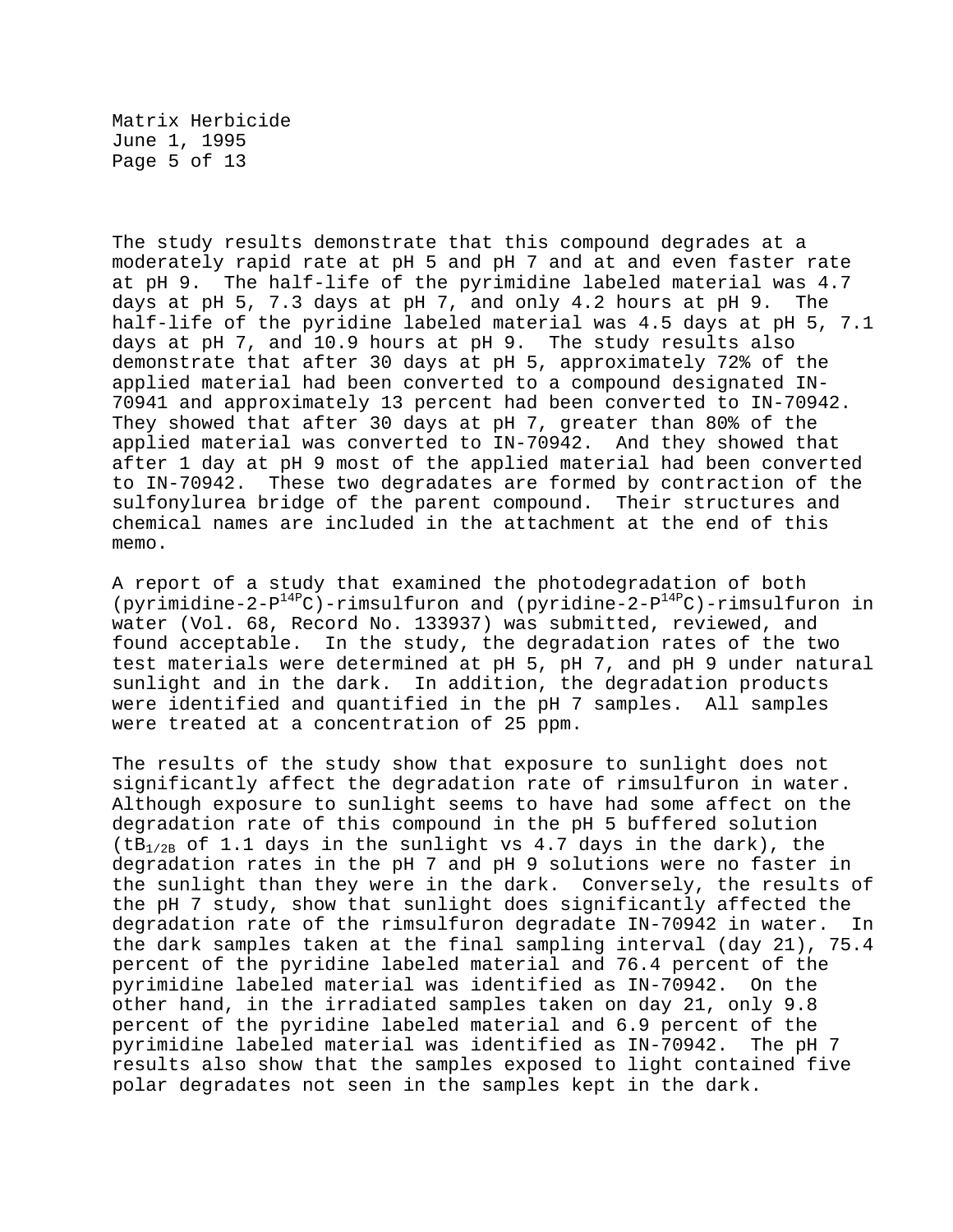Matrix Herbicide June 1, 1995 Page 6 of 13

A supplemental aqueous photolysis study report titled "Photodegradation of IN-70942 in pH 7 Buffer Solution" (Vol. 64, Record No. 133932) was also submitted. In this study, the degradation rate of IN-70942 was determined both under simulated sunlight (Xenon Arc Lamp) and in the dark. The results of this study support the results of the previous study. They show an estimated half-life of 26.8 hours in the artificial sunlight. At the same time, they show that IN-70942 is stable in the dark.

A single soil photolysis study report (Vol. 69, Record No. 133938) was submitted, reviewed, and found acceptable. It describes a study in which the photodegradation of both (pyrimidine-2- $P^{14P}C$ )rimsulfuron and (pyridine-2- $P^{14P}C$ )-rimsulfuron was examined on a Sassafras sandy loam soil using natural sunlight. In the study, the soil was treated at a rate equivalent to 0.73 oz a.i./acre, about twice the maximum label use rate of 0.375 oz a.i./acre. The results of the study show that rimsulfuron degrades in the irradiated soil at approximately the same rate as it does in the dark controls. The estimated half-lives in both the irradiated samples and the dark controls were between 11 and 12 days.

A single aerobic soil metabolism study report (Vol. 7, Record No. 116354) was submitted, reviewed, and found acceptable. It describes a study in which the aerobic metabolism of both (pyrimidine-2- $P^{14P}C$ )rimsulfuron and (pyridine-2-P14PC)-rimsulfuron was examined in the Sassafras sandy loam soil. In the study, all soil samples were treated with test material at the rate of 0.10 ppm, which is approximately 3.2 times the maximum label use rate. The duration of the study was one year.

The results of the aerobic study show that both labeled compounds degraded rapidly in soil ( $LB_{1/2B}$  of 21.3 days for both labels). In addition, the analytical results identify IN-70941 and IN-70942 as the major degradation products in the study. After twelve months, approximately 32% of the applied material was in the form of IN-70941 and approximately 22% of the material was in the form of IN-70942. As in the hydrolysis study, these degradates were formed by contraction of the sulfonylurea bridge of the parent compound. The structures and chemical names for IN-70941 and IN-70942 can be found in the attachment at the end of this memo.

A single aerobic aquatic metabolism study report (Vol. 70, Record No. 133950) was submitted. This study was conducted in Ontario,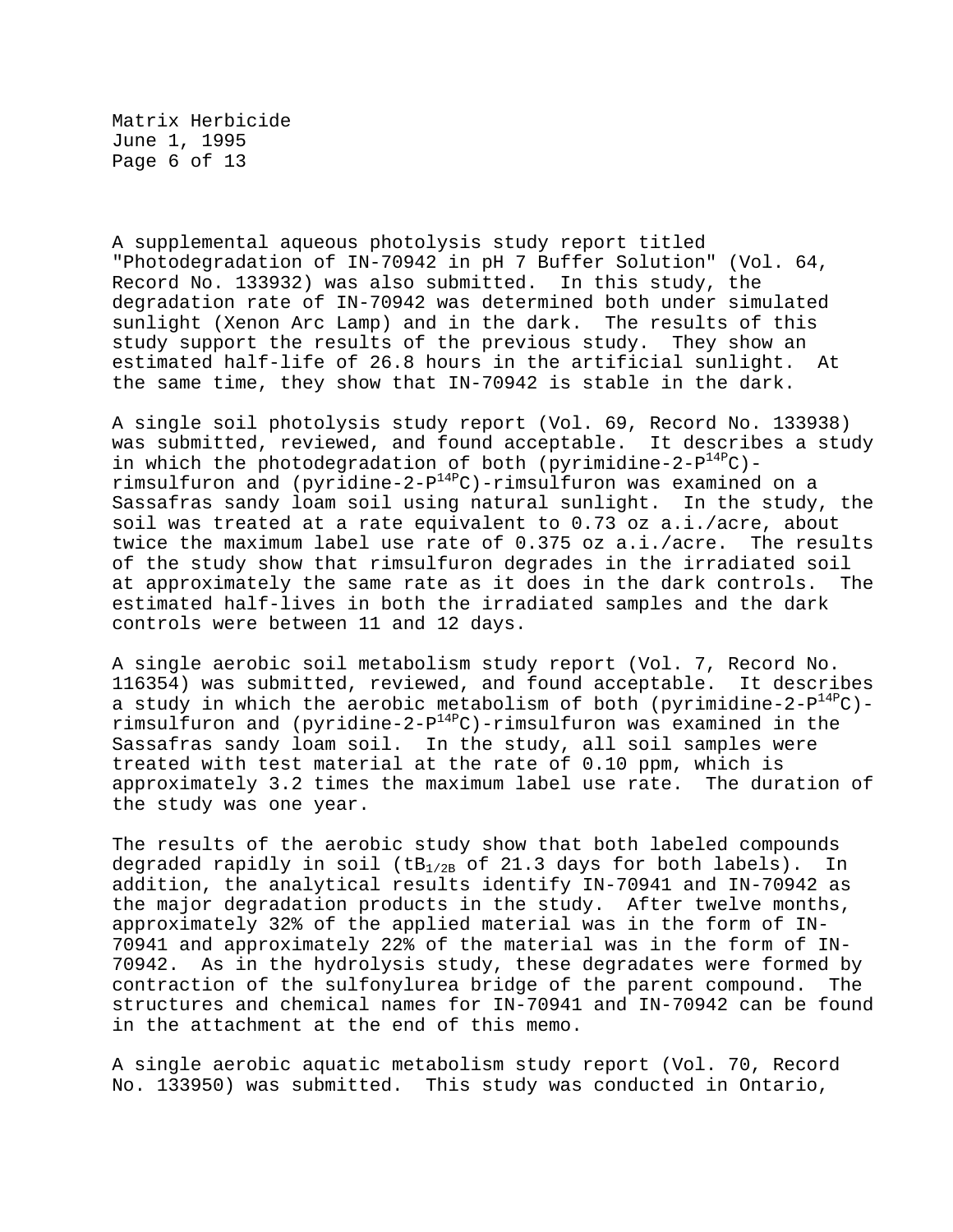Matrix Herbicide June 1, 1995 Page 7 of 13

Canada to satisfy Canadian registration requirements. In the study, the aerobic metabolism of both (pyrimidine-2-P<sup>14P</sup>C)-rimsulfuron and (pyridine-2- $P^{14P}C$ )-rimsulfuron was measured in 25° C sterile pond water, in 5º C sterile pond water exposed to a fluorescent light 16 hours per day, in 25º C non-sterile pond water, and in 5º C nonsterile water exposed to fluorescent light 16 hours per day. The analytical results show that the rimsulfuron half-lives were approximately 1 day in the 25º C sterile pond water, were approximately 2 days in the 25º C non-sterile pond water, averaged 71 days in the 5º C sterile pond water, and averaged 54 days in the 5º C non-sterile pond water. In addition, IN-70941 and IN-70942 were identified as the major degradation products in the study.

A single anaerobic soil metabolism study report (Vol. 71, Record No. 133951) was submitted, reviewed, and found acceptable. It describes a study in which the anaerobic metabolism of both (pyrimidine-2-  $P^{14P}C$ )-rimsulfuron and (pyridine-2- $P^{14P}C$ )-rimsulfuron was examined in the Sassafras sandy loam soil. In the study, all samples were treated at the rate of 0.1 ppm. In addition, the study included a ten day aerobic phase and a sixty day anaerobic phase, sampling took place on day 0 and day 10 of the aerobic phase and day 5, 10, 15, 28, and 60 of the anaerobic phase, and samples were analyzed by HPLC and TLC.

The analytical results show that rimsulfuron degraded at a rapid rate in the anaerobic soil. The half-life of the pyrimidine labeled compound was 18.1 days and half-life of the pyridine labeled compound was 17.9 days. As in the aerobic study, the major metabolic pathway is a bridge-contraction reaction yielding IN-70941 and IN-70942.

A single batch equilibrium study report (Vol. 66, Record No. 133935) was submitted, reviewed, and found acceptable. The study was conducted with four soils, two sandy loams, a clay loam, and a silt loam. In the study, adsorption coefficients  $(KB_{dB})$  were estimated by linear regression analysis as 0.23 and 0.32 for the sandy loams, 1.36 for the clay loam, and 1.57 for the silt loam. Using these values, I estimated  $KB_{ocB}$  values of 19.8 and 58.2 for the two sandy loams, 57.1 for the clay loam, and 66.0 for the silt loam. These KBocB values indicate that rimsulfuron was only weakly to moderately adsorbed to the study soils.

An additional study report titled "Soil Mobility of DPX-E9636 and Its Soil Degradates by Soil TLC" (Vol. 67, Record No. 133936)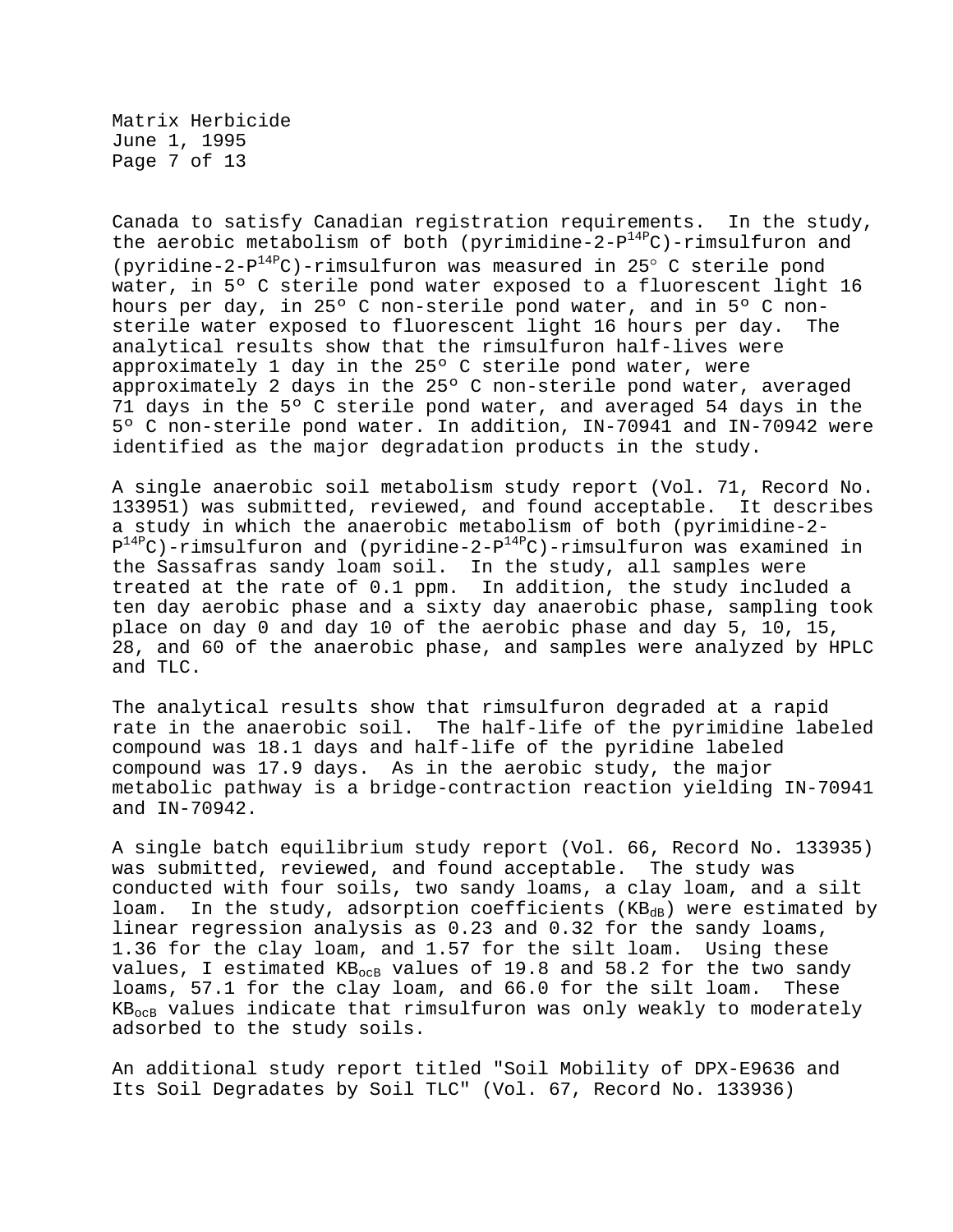Matrix Herbicide June 1, 1995 Page 8 of 13

describes a study which determined the relative mobilities of rimsulfuron and its primary degradates IN-70941 and IN-70942 in the four soils of the batch equilibrium study. The results of the study show rimsulfuron to be mobile in all four soils. The results also show that, in every soil, both degradation products were less mobile than rimsulfuron and that the mobilities of the two degradates ranged from immobile to mobile in these soils.

Two terrestrial field dissipation study reports were submitted to satisfy AB 2021 requirements. Both were reviewed and found acceptable. The first (Vol. 72, Record No. 133952) describes studies conducted at sites in Mississippi, California, and Illinois and the second (Vol. 73, Record No. 133953) describes a study conducted at a site in Delaware. The test materials used in these studies were formulations similar to Matrix containing (pyridine-2-  $P^{14P}C$ )-rimsulfuron and (pyrimidine-2- $P^{14P}C$ )-rimsulfuron. At each site, 22 open ended stainless steel cylinders (4" in diameter X 15") were driven into the soil such that one inch of each remained above ground. Next, the soil surface inside all 22 cylinders was treated with test material (eleven with pyridine labeled material and eleven with pyrimidine labeled material). The application rate at each of the sites was approximately 1.0 oz./acre, which is approximately 2.7 times the maximum label rate.

In the first study, two cylinders, one of each label, were harvested at eleven sampling times, day 0, 1, 3, 7, 14, and month 1, 2, 4, 8, 12, and 18. After a cylinder was harvested, it was capped at both ends, placed in a cloth bag, and labeled. Subsequently, a soil core (1" in diameter X 2 ft deep) was taken beneath each cylinder and was divided into two 1 ft segments. The cylinders and soil segments were placed in dry ice and shipped to the laboratory for analysis. The Delaware study protocol was the same as that in the first study with the following exceptions: Cylinders were harvested at ten sampling times instead of eleven, day 0, 1, 3, 7, 14, and month 1, 2, 4, 8, 12. And the additional soil cores were only taken at months 8 and 12.

At the laboratory, the soil in the cylinders was separated into four segments, 0-3 in., 3-6 in., 6-9 in., and 9-14 in., and aliquots of each segment were analyzed by combustion and LSC for radioactivity. Those containing greater than 0.01 ppm radioactivity were later analyzed using a reverse phase HPLC method to determine the concentration of parent rimsulfuron as well as identify and quantify the rimsulfuron degradates in the sample.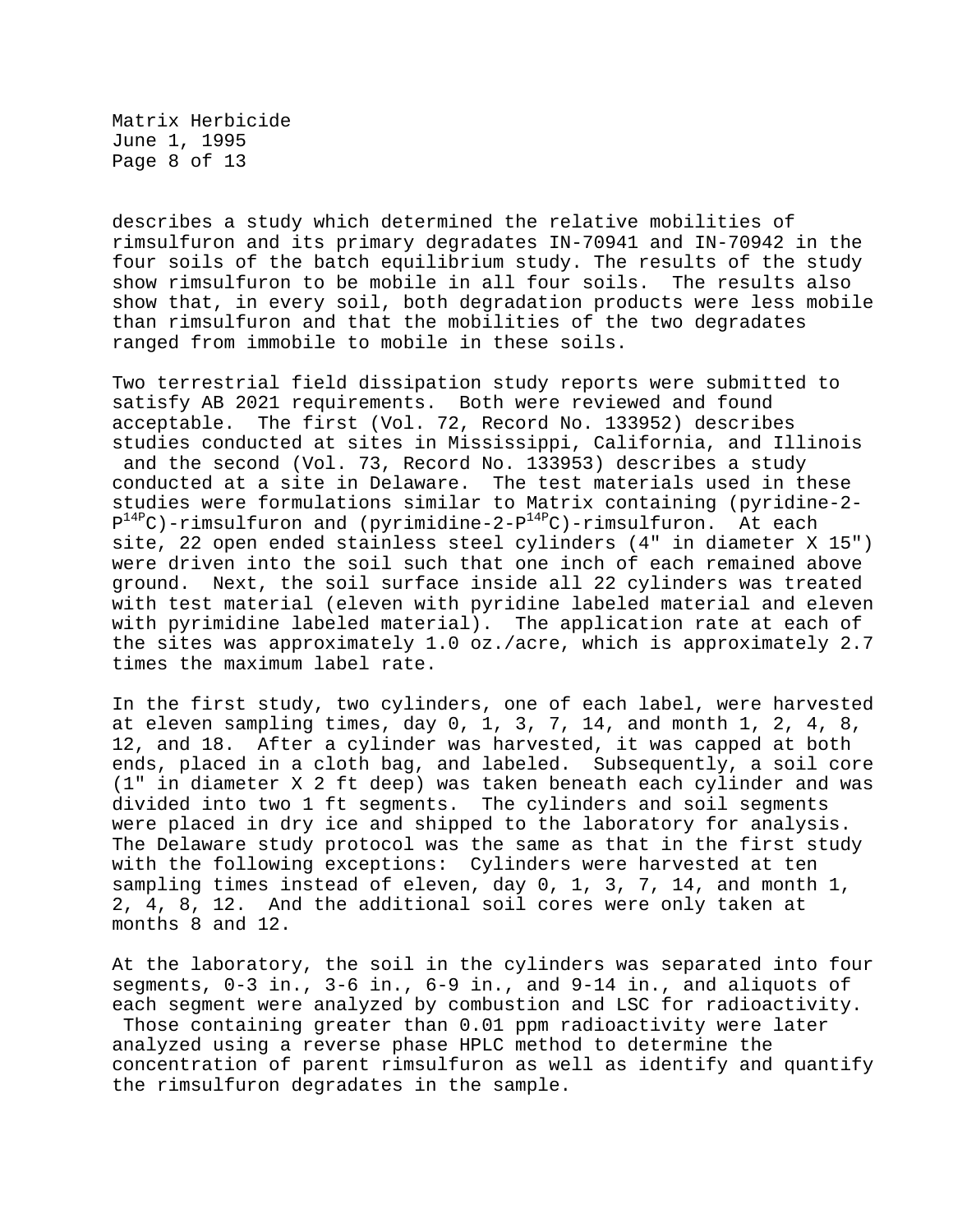Matrix Herbicide June 1, 1995 Page 9 of 13

The analytical results of the two studies indicate that rimsulfuron degraded at a rapid rate at all four sites. In the two reports, the results were analyzed by linear regression and the following rimsulfuron half-lives were estimated: 7.9 to 9.6 days at the Mississippi site, 8.0 to 8.2 days at the California site, 15.9 to 17.7 days at the Illinois site, and 5.4 to 5.9 days at the Delaware site. The results also indicate that rimsulfuron and its degrades are not likely to leach in soil. At the four sites, almost all of the applied radioactivity was detected in the top 3" of soil and no radioactivity was detected below the 3 to 6" depth at any sampling interval. They also indicate that IN-70941 and IN-70942 were the major degradates at the three sites of the first study and IN-70941 was the major degradate at the Delaware site.

To support the rotational crop guidelines on the subject product label, the registrant submitted a confined accumulation study report (Vol. No. 8, Record No. 116355). The report describes a greenhouse study in which a Sassafras sandy loam soil (contained in pots) was treated with (pyrimidine-2- $P^{14P}C$ )-rimsulfuron and (pyridine-2- $P^{14P}C$ )rimsulfuron at a rate equivalent to 0.72 oz. a.i. acre, approximately twice the maximum label rate of 0.375 oz. a.i./acre. The treated soil was then aged aerobically for either 30 days, 120 days, or 10 months and rotational crops were planted in the pots at the end of the aging period.

Soybeans, wheat, sugarbeets, and lettuce were planted in the soil aged 30 days. Soybeans, wheat, sugarbeets, lettuce, and sunflowers were planted in the soil aged 120 days. And soybeans, wheat, sunflowers, and sorghum were planted in the soil aged 10 months. Crops were grown to maturity. They were then harvested, divided into the raw agricultural commodities, and analyzed for  $P^{14P}C$ residues. The commodities analyzed were lettuce, soybean beans and straw, wheat grain and straw, sugarbeet leaves and beets, sunflower seeds and leaves, and sorghum grain and straw.

The analytical results show that the soybean straw of the 30-day and 120-day aging periods and the wheat straw of all three aging periods were the only commodities in the study containing  $P^{14P}C$ -residues above the detection limit of 0.05 ppm. None of the detected residues, however, was parent rimsulfuron. In addition, the results indicate that if soil had been treated at the maximum label rate, only wheat straw of the 30-day aging period would have contained rimsulfuron residues significantly higher than the detection limit.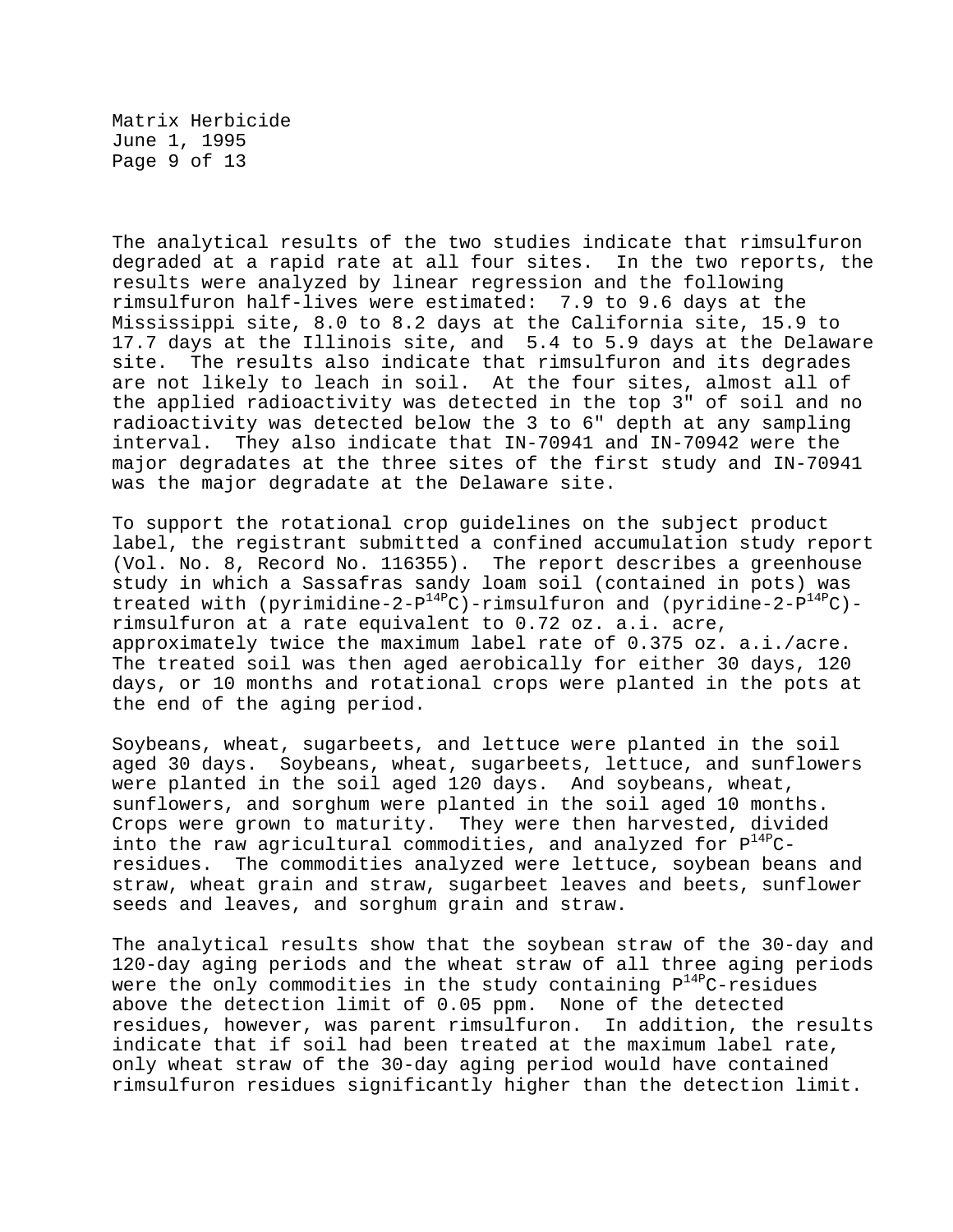Matrix Herbicide June 1, 1995 Page 10 of 13

These data, therefore, support the guideline for wheat which requires a four month interval between an application and planting and the guideline for soybeans which requires a 10 month interval between an application and planting. The data also support all the other rotational crop guidelines on the label except one. The one not supported is the guideline for tomatoes, which allows the planting of that commodity one month after an application of Matrix. Before the tomato guideline can be approved, the registrant must submit supporting data.

Finally, two analytical methods were submitted. The first (Vol. 58, Record No. 133919) is used to determine rimsulfuron residues in water. This method involves extraction from water with a C-18 cartridge and analysis of the sample using HPLC. The HPLC conditions for this method include a C-18 analytical column, a mobile phase consisting of 15% acetonitrile/85% aqueous buffer (pH 7.5) containing an ion-pair reagent, and a U.V. detector at 240 nm. The method can be used to quantify resiudes as low as 1.0 ppb and the mean recovery at the 1.0 ppb level was 88%.

The second method (Vol. 61, Record No. 133925) is used to determine rimsulfuron in soil. This method involves extraction of the active ingredient from soil with a 1:1 mixture of acetonitrile and methylene chloride, cleanup of the sample with a phenyl HPLC column, and finally analysis of the sample using HPLC. The HPLC conditions for this method include  $RB_{xB}-CB$  column, a mobile phase consisting of 10% methanol/90% aqueous buffer (pH 7.5), and a U.V. detector at 254 nm. The method can be used to quantify residues as low as 0.2 ppb and the mean recovery at the 0.2 ppb level was 86.5%. Based on the recovery data, both methods appear to be adequate for enforcement purposes.

#### **Residue Chemistry**

Residue Chemistry data were submitted in volumes 10 through 14, 55, and 118. These data include a plant metabolism study report, a report that describes six residue trials conducted in 1990, another that describes eight additional residue trials also conducted in 1990, a processing study report, an analytical method used to determine rimsulfuron residues in potato samples, and two freezer storage stability study reports.

A single potato plant metabolism study report (Vol. 10, Record No. 116358) was submitted. It describes a greenhouse study in which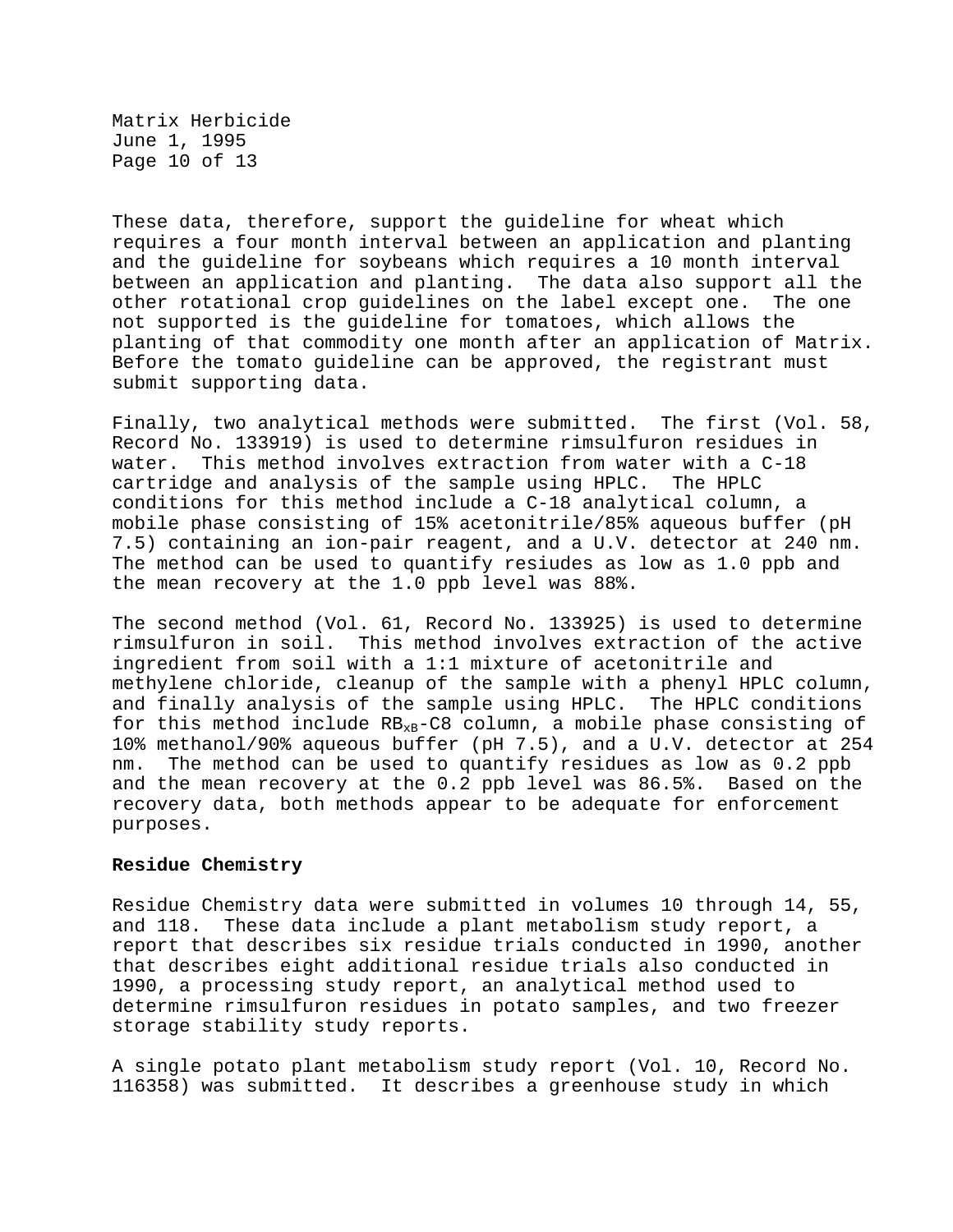Matrix Herbicide June 1, 1995 Page 11 of 13

potatoes (planted in pots) were treated with (pyrimidine-2- $P^{14P}C$ )rimsulfuron and (pyridine-2- $P^{14P}C$ )-rimsulfuron. All potato plants were treated at an early postemergent stage and half of them were treated again 16 days later. The radiolabeled test materials were applied to the foliage in pH 7 buffered solutions (similar to Matrix) and the rate of all applications was 1.0 oz. a.i./acre, more than twice the maximum label rate.

Whole potato plants were sampled on the day of the first application, as well as on days 8, 14 and 82 (harvest day) after that application. They were also sampled on the day of the second application as well as on days 7, 14, and 66 (harvest day) after the second treatment. The plants were analyzed within hours of harvest. Whenever tubers were present, they were removed from the foliage and analyzed separately. Combustion analysis was used to determine the total radioactive residues in every sample and TLC and HPLC were used to characterize any quantifiable residues.

The analytical results show that the total radioactive residues in all potato tubers at harvest were below the quantitation limit of 0.02 ppm. They also show that the foliage of the treated potato plants contained quantifiable radioactive residues. These residues were characterized as parent rimsulfuron, IN-70941, IN-70942, as well as several other polar and non-polar compounds. The results, therefore, indicate that rimsulfuron applied to potato plants does not translocate to the tubers and that if Matrix Herbicide is applied to potato plants according to the use directions on the label, no residues above the detection limit of 0.05 ppm are expected on the potato tubers.

Two residue study reports were also submitted. The first (Vol. 11, Record No. 116360) describes six residue trials conducted in the southern United States (three in Florida, two in California, and one in Texas) and the second (Vol. 12, Record No. 116362) describes eight trials conducted in the northern United States (two in Idaho, and one each in Maine, Wisconsin, Colorado, N. Dakota, N. Carolina, and California). In both studies, each site consisted of two treatment plots and one control plot and every site was treated with Matrix Herbicide. The two reports were submitted to show the Department that the use of the subject product (in California) according to the use directions on the label will result in no rimsulfuron residues above the 0.1 ppm tolerance established by U.S. EPA. The use directions include a maximum application rate of 0.375 oz. a.i./acre, a maximum seasonal rate of 0.5 oz. a.i./acre, a 14 to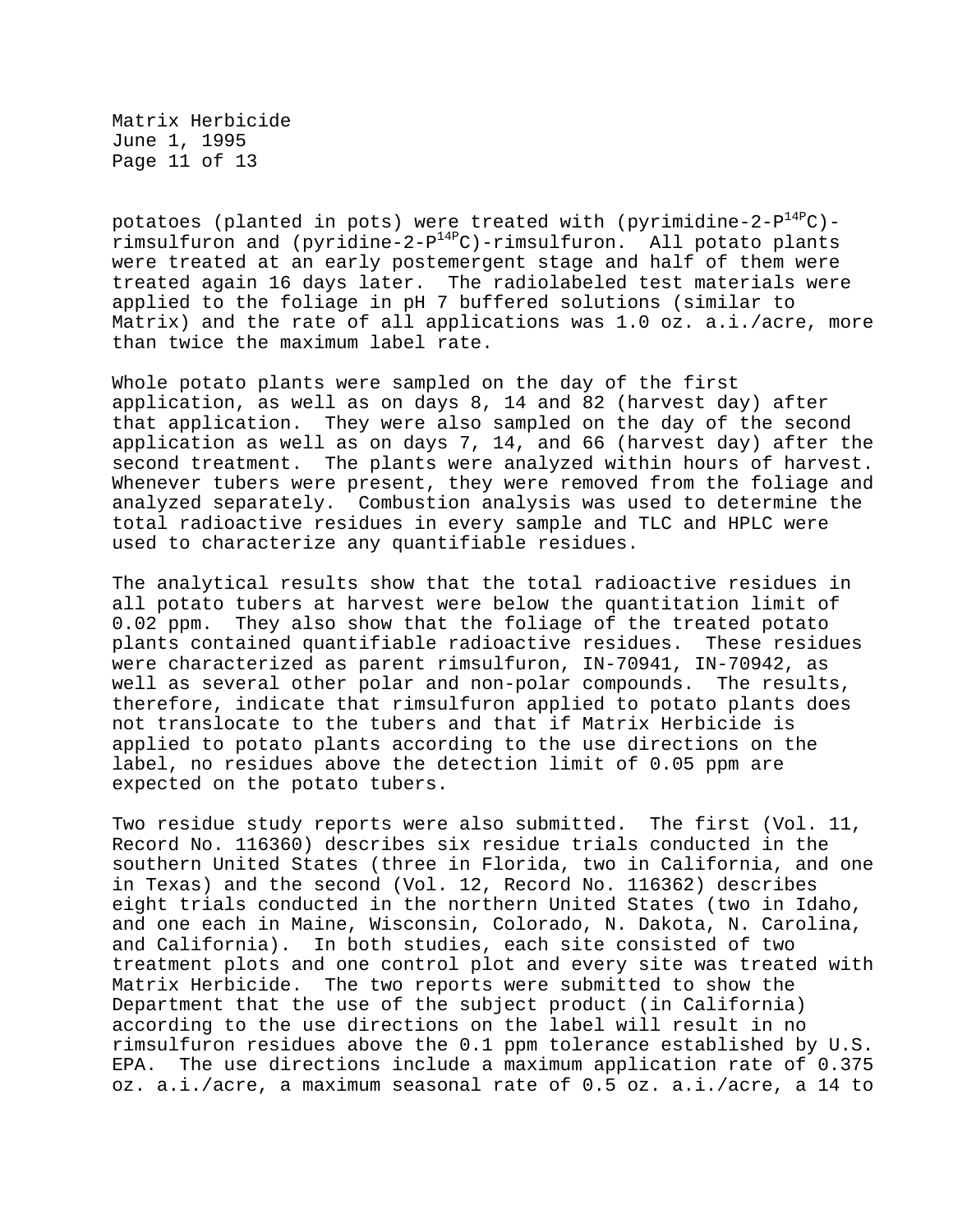Matrix Herbicide June 1, 1995 Page 12 of 13

28 day interval between applications, and a 60 day pre-harvest interval.

The two reports do support the use directions on the subject product label for the following reasons: (1) The application rates at all sites were higher than the maximum application rate on the label. At every site, one plot was treated at 0.5 oz. a.i./acre and another was treated at 1.0 oz. a.i./acre. (2) All sites of the second study recieved two applications and the interval between applications were approximately 14 days, the minimum allowed according to the use directions. (3) At all sites in both studies, the preharvest interval ranged between 30 and 50 days, less than the 60-day preharvest interval on the label. (4) An analytical method titled "Analytical Method For the Quantitation of DPX-E9636 in Corn (Forage and Grain)" (Vol. 14, Record No. 116366), which gave average recoveries of 84% was used to analyze samples in both studies. (5) The analytical data show that no potato sample in either study contained a detectable rimsulfuron residue. The detection limit for the analysis was 0.05 ppm.

The anlytical method used in the residue studies involves extraction of the samples with an aqueous phosphate buffer (pH 7.5) and the use of an homogenizer, cleanup of samples using a Zorbax Phenyl column and 44% methanol, pH 3.5 mobile phase, and analysis of the samples using a Zorbax  $RB_{xB}$  column, a 22% methanol, pH 6.5 mobile phase, and a U.V. wavelength of 254 nm. An additional residue study report (Vol. 13, Record No. 116364) was submitted. It describes a study in which potatoes treated with DPX-E9636 at a rate of 7.0 oz. a.i./acre were processed and the processed fractions were analyzed. No residues, however, were detected on any of the potatoes treated at this rate and consequently, none were detected in any potato processed fraction. This data, therefore, indicates that no detectable rimsulfuron residues are expected in any processed fraction from potatoes treated with Matrix Herbicide according to the label use directions.

Two storage stability studies were also submitted to support the submitted residue data. The first (Vol. 55, Record No. 133915) describes a study in which potato samples were fortified with 0.2 ppm rimsulfuron, stored up to two years at -20º C, and periodically analyzed to determine the stability of rimsulfuron under these storage conditions. The analytical results show that rimsulfuron was stable two years at -20º C. This data supports the analytical data of the two potato residues studies. In those studies, all